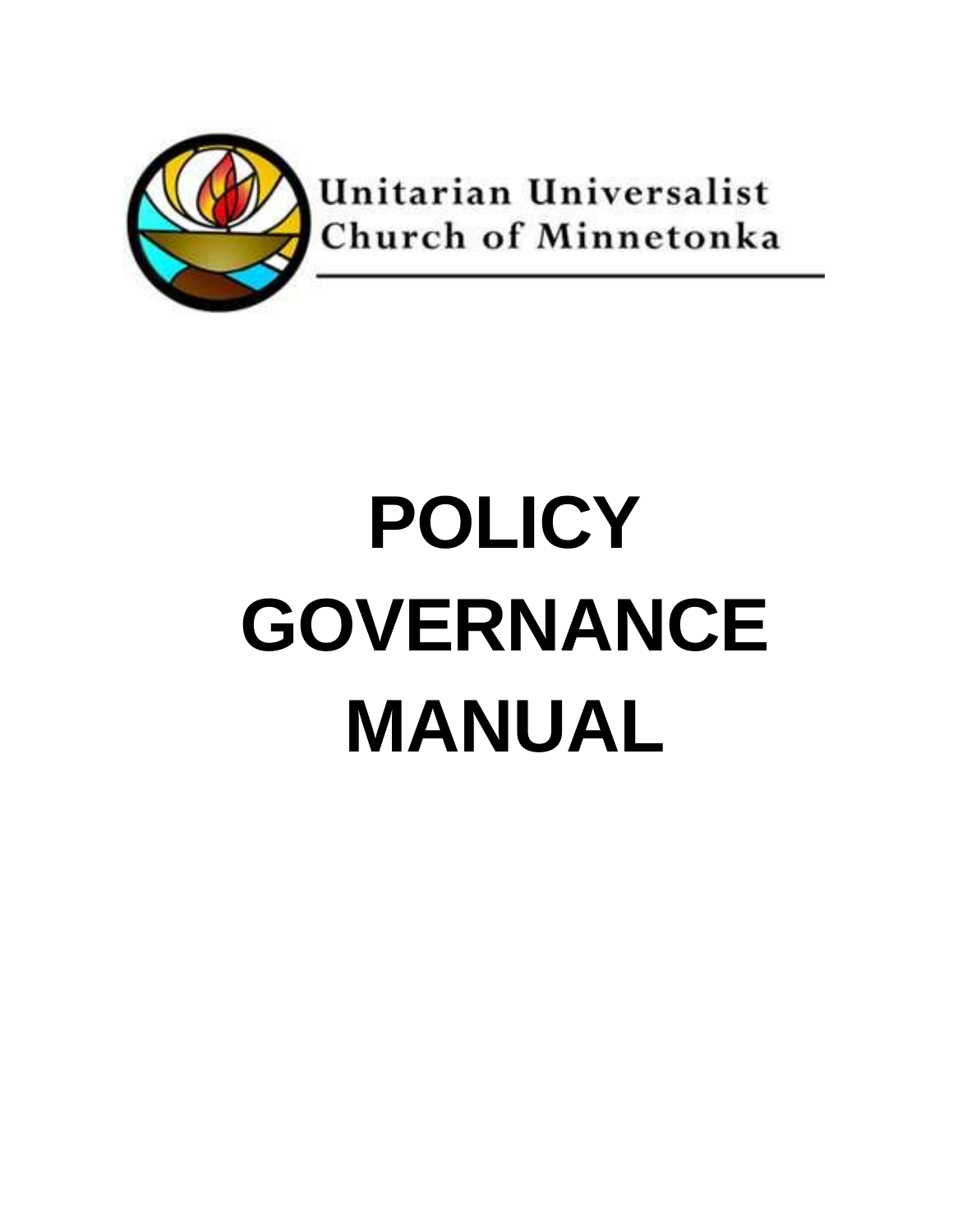# Unitarian Universalist Church of Minnetonka **Policy Governance Manual**

Revised: December 28, 2018 Revised: February 14, 2019

Note: When a section is flagged as 'Under Review' the section is determined to be not in force and the board will operate under the guidelines and decisions traditionally made by the board.

# **Table of Contents**

| III.L. |  |
|--------|--|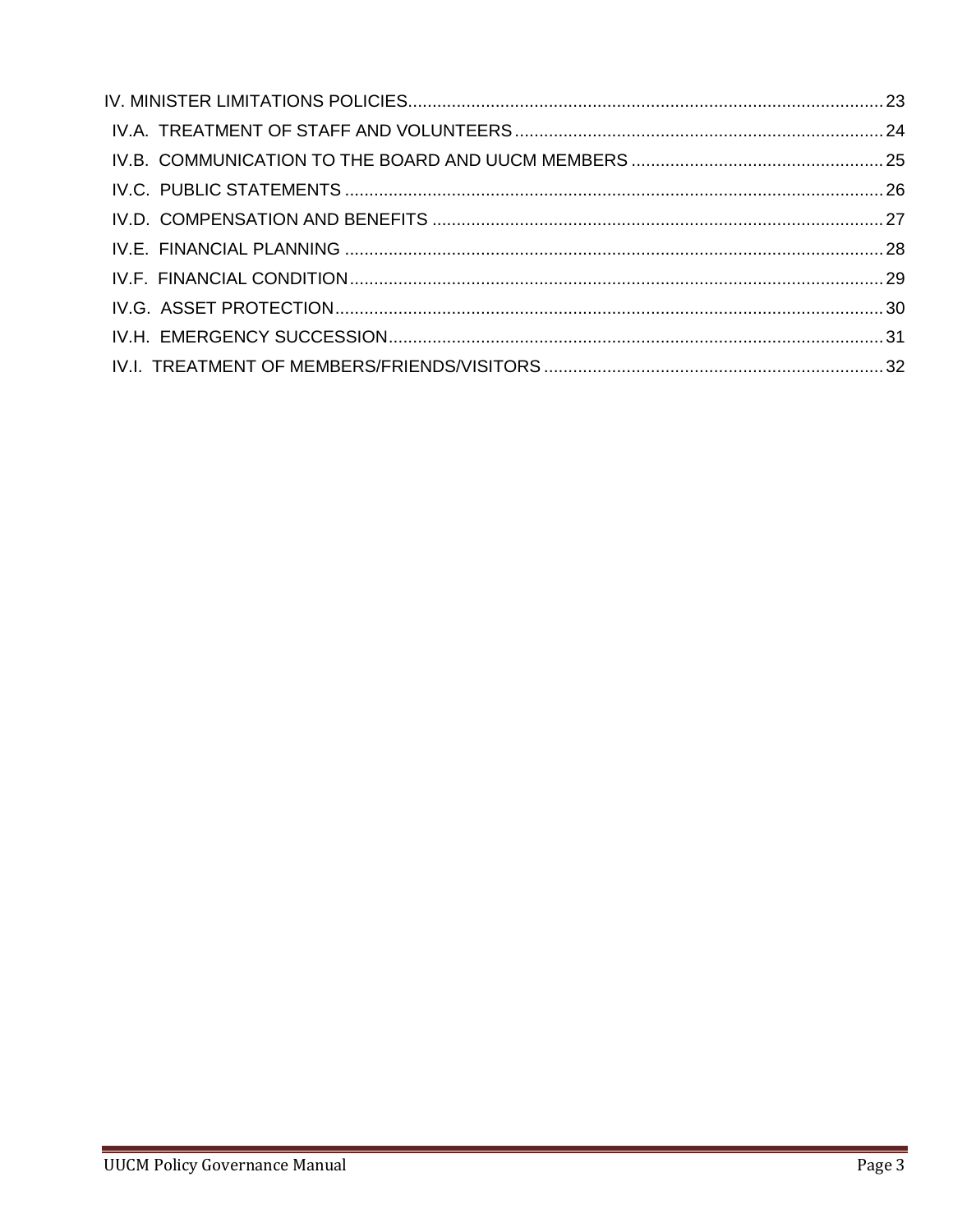# <span id="page-3-0"></span>**I. ENDS**

#### <span id="page-3-1"></span>**Mission Statement (Global End)**

#### **In a spirit of wonder and with courageous love we connect, grow, and act.**

#### **Within**

#### **The people of UUCM open ourselves to a spirit of wonder.**

We:

develop a meaningful spiritual practice. embrace the holy in ourselves and all that surrounds us. equip ourselves with forgiveness, humility, and courageous love.

#### **Among**

#### **The people of UUCM connect in community.**

We:

build relationships across differences. receive and provide support and spiritual care during life's journey. support our religious community with generosity and abundance. create and share experiences of beauty, truth, and meaning.

#### **Beyond**

#### **The people of UUCM act together in the world with courageous love.**

We:

work with community partners to advance racial, LGBTQ, and economic justice. join with others to protect the environment. connect with Unitarian Universalist congregations and organizations to strengthen the faith movement.

*(Approved September 14, 2017)*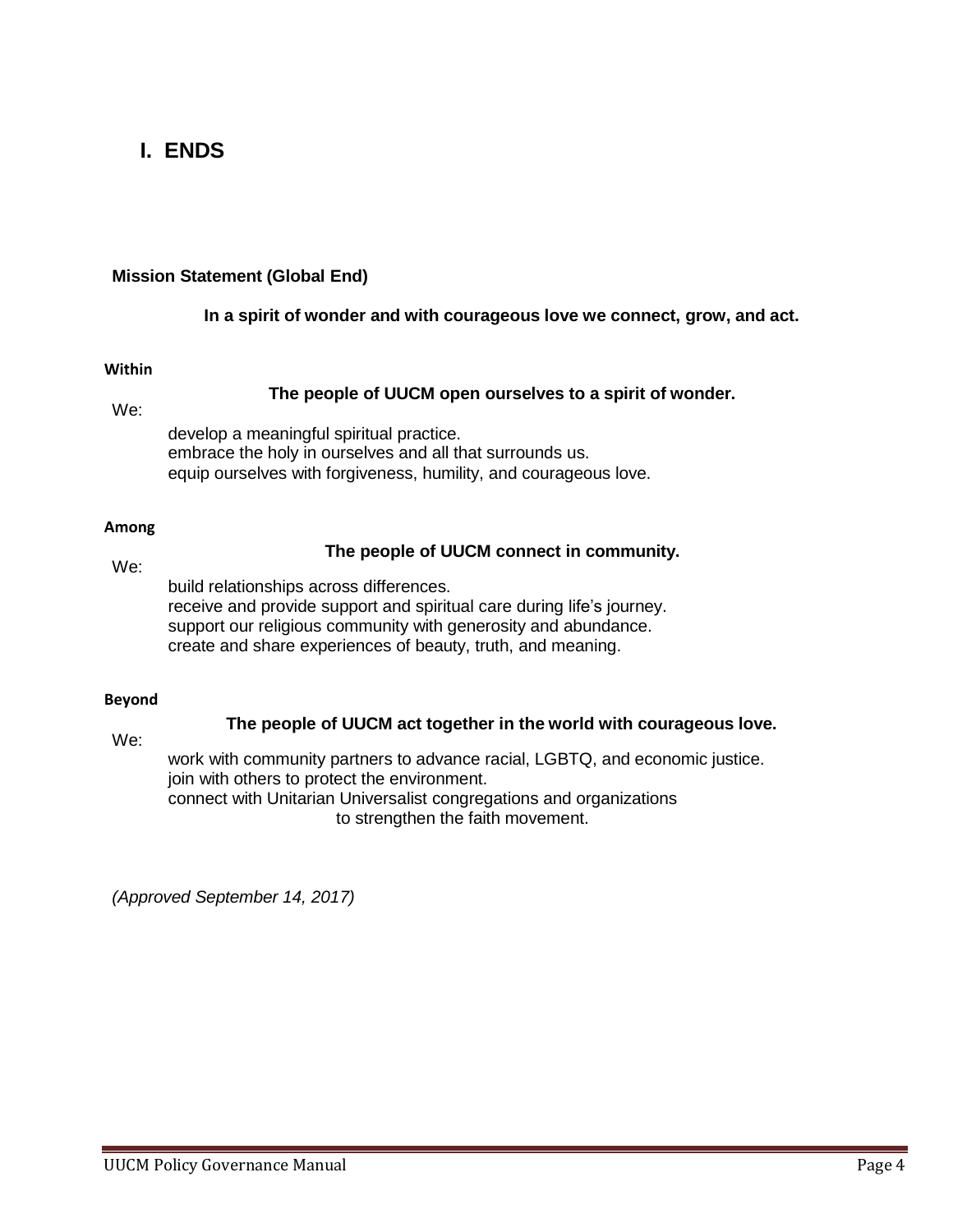# <span id="page-4-0"></span>**II. GOVERNANCE PROCESS**

The Board Members of UUCM commit to govern in a manner that is consistent with our Unitarian Universalist faith and values. Through policy governance we intend to ensure that the church moves efficiently, consistently and ethically toward the realization of the mission and ends while maintaining appropriate costs and avoiding unacceptable actions and situations.

# <span id="page-4-1"></span>*(Approved October 2013)*

# **II.A MORAL OWNERSHIP**

The Board holds the assets of the church in trust for our moral owners. As such when we serve on the Board we do not represent ourselves but these groups. The Board has identified the following moral owners:

- Members (Legal owners)
- Friends
- Sunday Attendees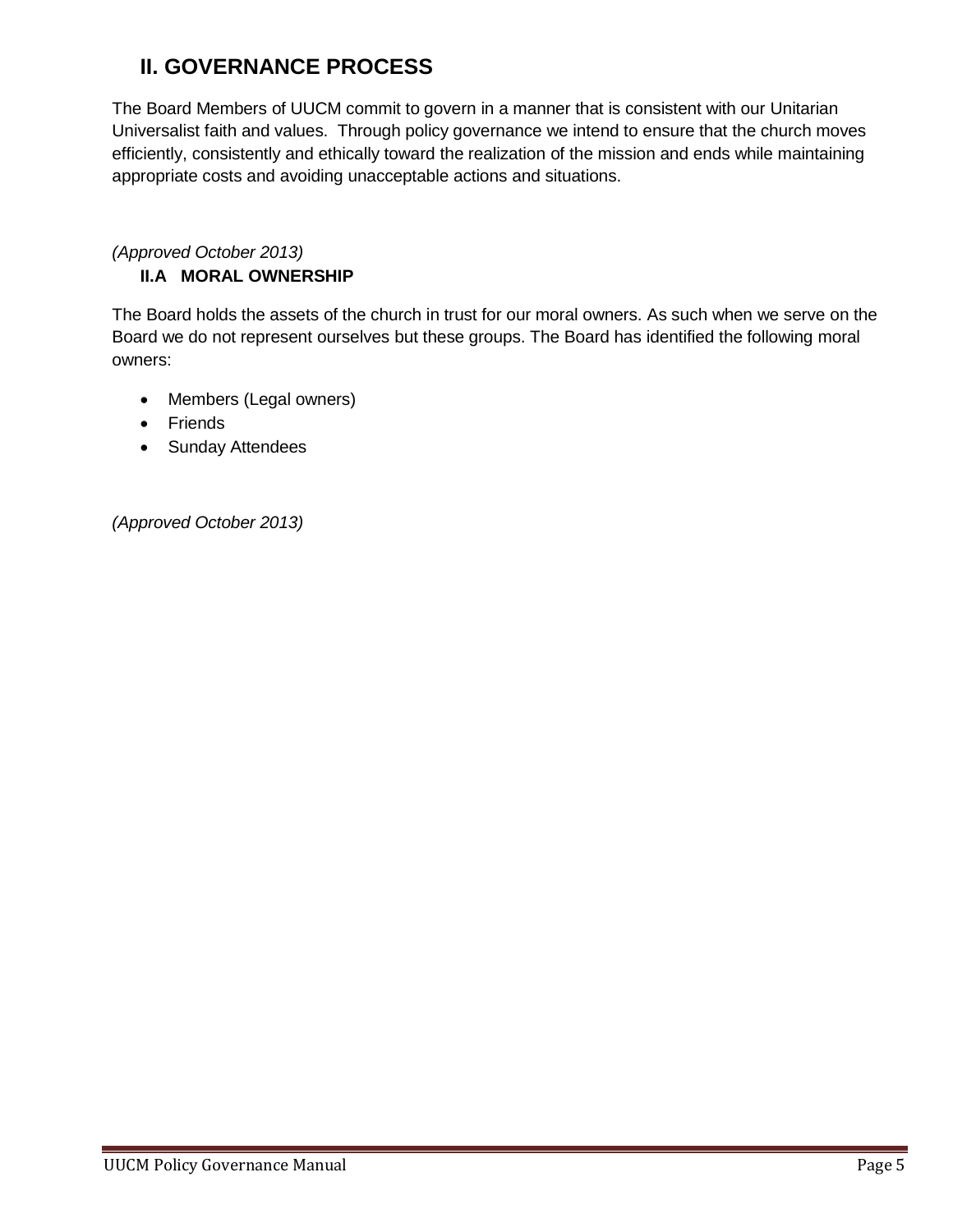#### <span id="page-5-0"></span>**II.B. GOVERNING STYLE**

The Board will govern with a focus on vision and long term effects.

Accordingly the Board will:

#### **Section 1. Encourage diversity in viewpoints**

#### **Section 2. Provide strategic leadership**

- a. Respond to the moral and legal owners.
- b. Consider the expertise of individual members when making decisions.

**Section 3. The board will enforce upon itself whatever discipline is needed to govern.** Discipline will apply to such matters as attendance, preparation, policy-making principles, respect of roles, and ensuring continuance of governance capability. Continued Board development will include orientation of new Board members in the Board's governance process and periodic discussions of process improvements.

#### **Section 4. The Board will speak with one voice.**

After subjects have been discussed and voted upon as official motions, both the majority and minority will support the approved action.

#### **Section 5: The Board will govern with an emphasis on:**

- a. Outward Congregational vision rather than internal Board preoccupation;
- b. Strategic leadership more than administrative detail;
- c. Clear distinction among Board and Minister Roles;
- d. Collective rather than individual decisions;
- e. Focusing on the future while honoring the past and present;
- f. Acting proactively rather than reactively, and
- g. Responsiveness to moral and legal owners.

#### **Section 6: The Board will:**

Direct, control, and inspire the organization through thoughtful establishment of broad written policies reflecting UUCM values and perspectives about ends to be achieved and means to be avoided. The Board's major policy focus will be on the intended long-term effects on the organization, not on the administrative or programmatic means of attaining those effects. The Board will be accountable to the moral owners for competent, conscientious and effective accomplishment of its obligations as a body.

*(Amended September 2014)*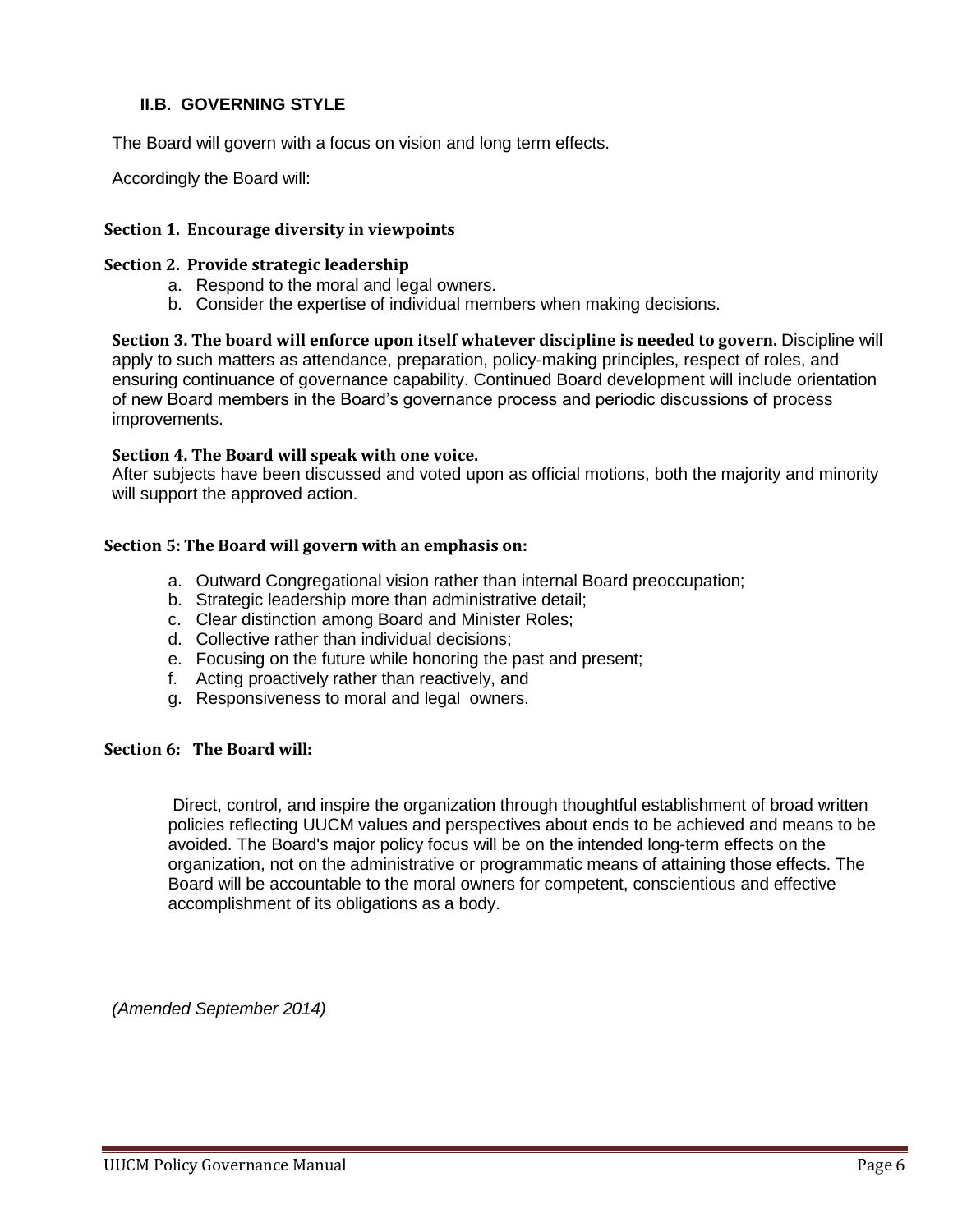## <span id="page-6-0"></span>**II.C. BOARD JOB DESCRIPTION**

The job of the Board is to represent the moral owners of UUCM and ensure appropriate organizational performance against the ends and compliance with the limitations.

Accordingly, the Board:

- 1. Will identify and review organizational ends based on policies and input from the moral owners, while taking into account ethical and prudent Minister limitations.
- 2. Is the leadership connection between the Minister and the moral owners and holds accountable the Minister's work for alignment with the ends and compliance with the limitations.
- 3. Ensures compliance with the financial planning and budget limitations.
- 4. Is to administer the governance of the church in a transparent process.
- 5. Is to develop and update appropriate job descriptions for all Board members
- 6. Provides education enrichment opportunities that enhance Board performance and
- 7. Assures education and communication to enhance the Congregation's understanding of policybased governance.
- 8. Links with the Congregation through Board member presence at church functions.

*(Approved September 2015)*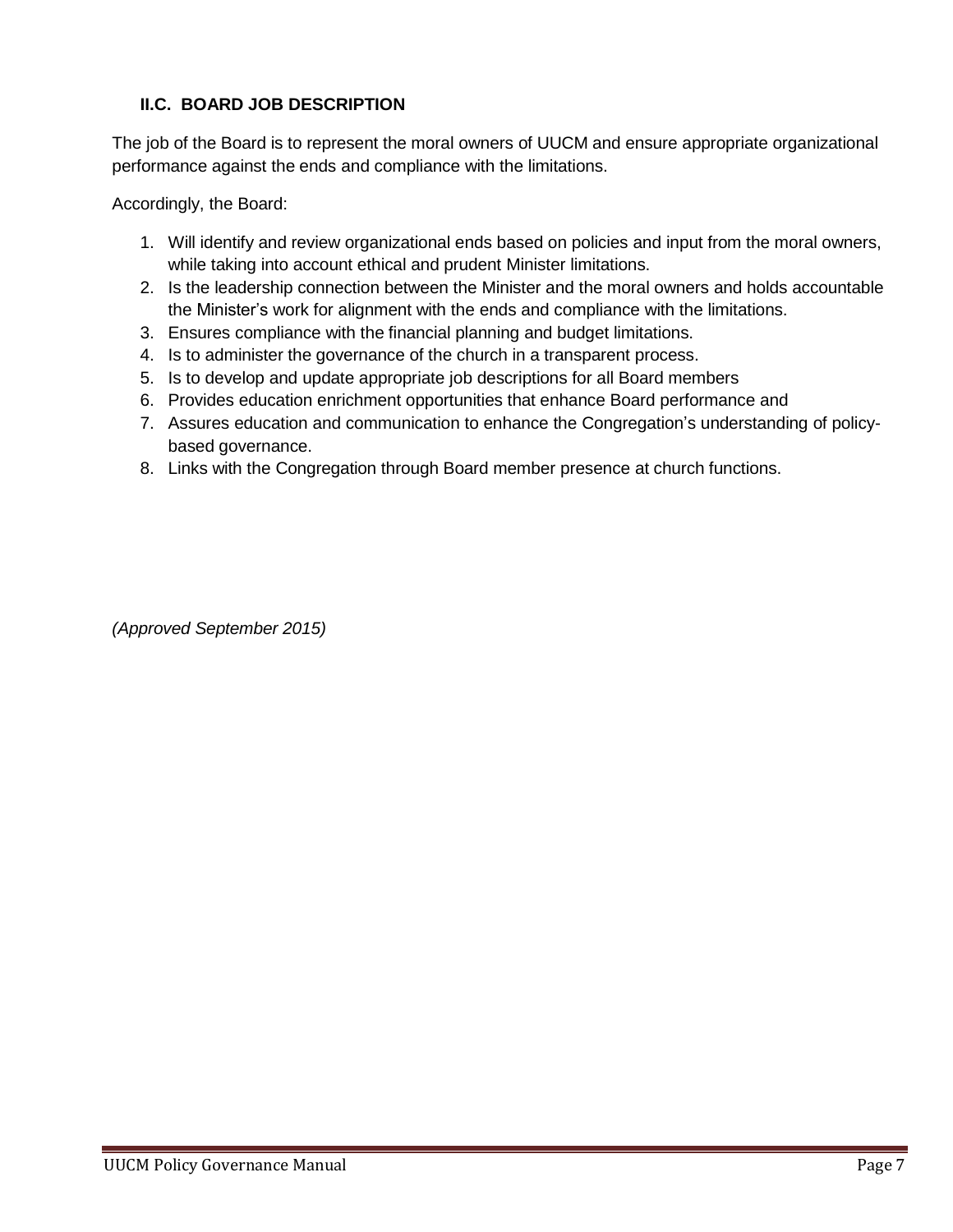#### <span id="page-7-0"></span>**II.D. BOARD OFFICER AND MEMBER JOB DESCRIPTIONS Section 1: The President**

## The primary function of the President is to assure that the board behaves consistently within its own rules and norms and those legitimately imposed upon it from outside the organization. The President ensures the integrity of the Board's process.

Accordingly, it is the responsibility of the President to:

- c. Prepare draft agendas for meetings and obtain additional agenda items from Board members.
- d. Direct the Minister to provide all necessary documents for a successful meeting.
- e. Preside over official Board meetings and meetings of the congregation with all the commonly accepted powers of that position (i.e. Ruling, recognizing, etc.)
- f. Focus Board discussion on issues that ensure that the Board deliberation is timely, fair orderly and thorough and in compliance with policy governance manual.

The President:

- a. Has no individual authority to make decisions about policies created by the Board within Ends and Executive Limitations policy areas. Therefore, the President has no individual authority to supervise or direct the Minister.
- b. May represent the Board to outside parties in announcing Board-stated positions.
- c. May spend the funds budgeted for Board expenses and is authorized to sign checks.
- d. Signs contracts as the authorized representative of the Board.
- e. Maintains communications with the congregation by calling Congregational Meetings not less than once a year, and sets the agenda for these meetings with the advice of the Board.

#### **Section 2: The Vice President**

- a. Presides over the Board or performs any other duties of the President in the absence or at the request of the President and assists in establishing the agenda. When so acting, shall have all the president's powers and be subject to the same restrictions.
- b. Establishes the schedule for and presides over the Board's monitoring of its own performance.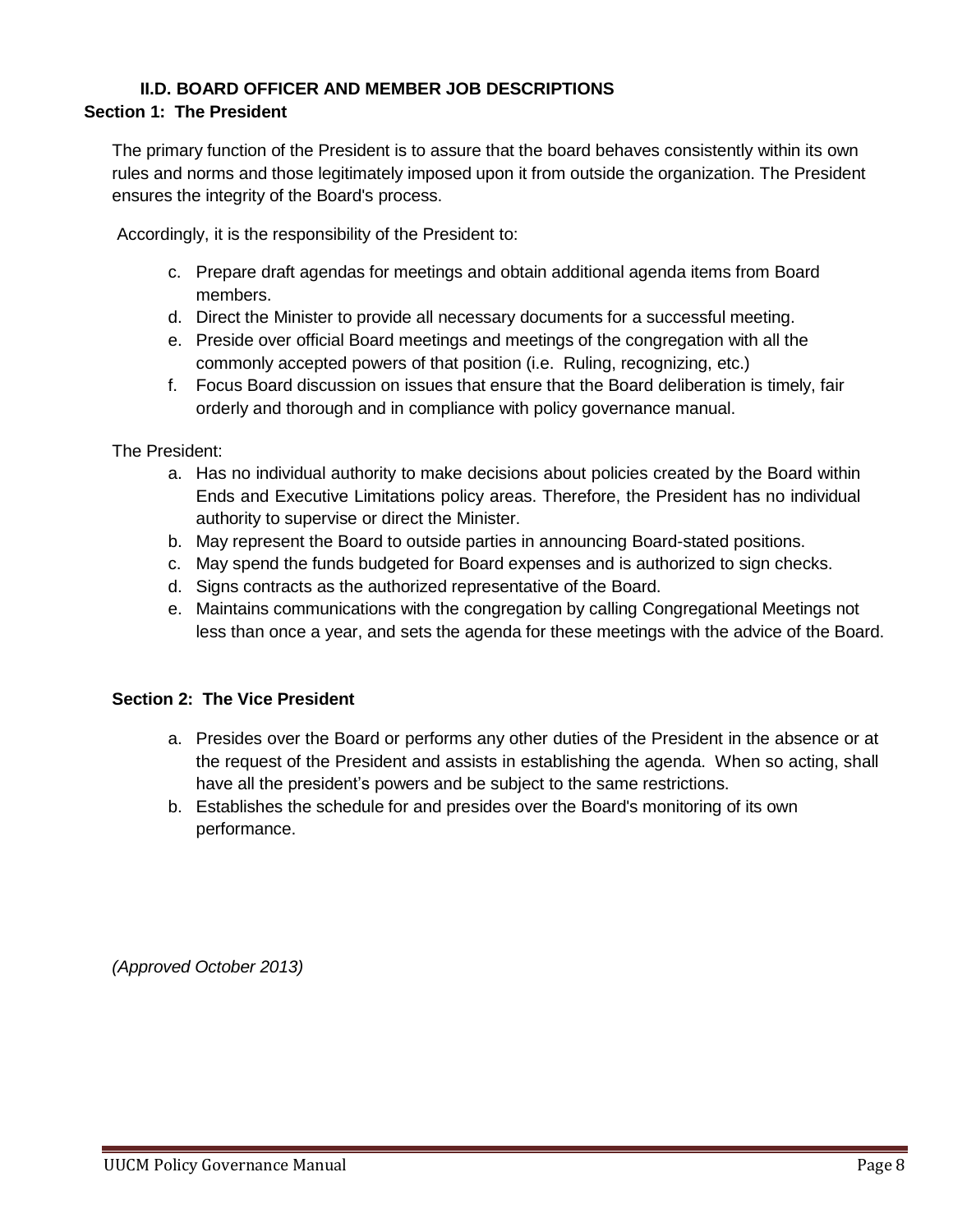## <span id="page-8-0"></span>**II.E. BOARD MEMBER'S CODE OF CONDUCT**

The Board commits itself and its members to ethical, business like, and lawful conduct, including proper use of authority and appropriate decorum when acting as Board members. Accordingly:

- 1. Members must represent un-conflicted loyalty to the interests of the moral owners. This accountability supersedes any conflicting loyalty such as that to advocacy or interest groups and membership on other Boards or staffs. It also supersedes the personal interest of any Board member acting as a consumer of the UUCM services.
- 2. Members must avoid conflict of interest with respect to their fiduciary responsibility. There must be no self-dealing or any conduct of private business or personal services between any Board member and the church staff except as procedurally controlled to assure openness, competitive opportunity, and equal access to inside information.
	- a. When the Board is to decide upon an issue about which a Board member has an unavoidable conflict of interest, that member shall absent herself or himself without comment from not only the vote but also from the deliberation unless the Board asks the member to participate in discussions.
	- b. Board members must not use their positions to obtain employment by UUCM for themselves, family members, or close associates. Should a member of the Board desire such employment, he or she must resign from the Board prior to consideration.
	- c. Members must disclose their involvement: with other organizations, with vendors, or with other associations that might produce a conflict.
- 3. Trustees may not attempt to exercise individual authority over the organization except as explicitly set forth in Board policies.
	- a. Trustees' interaction with Staff must recognize the lack of authority vested in individuals except when explicitly Board-authorized.
	- b. Trustees' interactions with public, press or other entities must recognize the same limitation and the inability of any Board member to speak for the Board except to repeat explicitly stated Board decisions.
	- c. Trustees will make no judgments of the Executive's performance except as performance is assessed against explicit Board policies by a formal evaluation process.
	- d. If Board members participate in operational committees, they must guard against undermining the Chief Executive Officer. A Board member's participation on an operational committee should be governed by inquiry as to how the Board member can best help the CEO.
- 4. Members will respect the confidentiality appropriate to issues of a sensitive nature.
- 5. Members will speak with one voice upholding the decisions of the Board.

*(Approved February 2016)*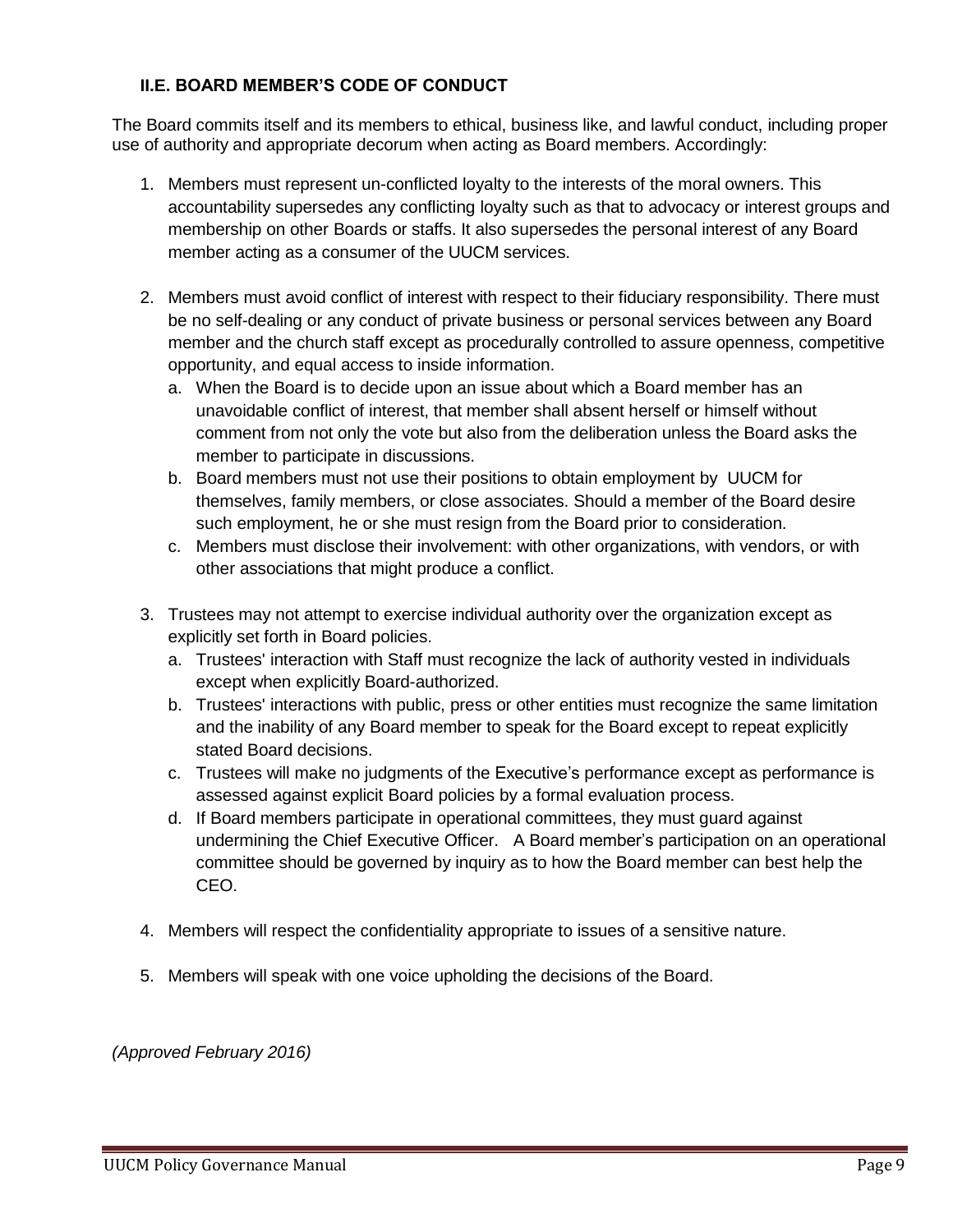## <span id="page-9-0"></span>**II.F. BOARD COVENANT**

In working together to serve UUCM, the Board of Trustees will follow the Covenant of Right Relations and:

- 1. Set aside personal agendas for the best interests of the church, expressing our views fully and honestly.
- 2. Treat unfolding discussions with confidentiality while committing to regular and open communication with the moral owners about the process.
- 3. Respect our differences and recognize that disagreement is a part of Board life. .
- 4. Listen deeply to each other and assume that others have the best interests of the church at heart.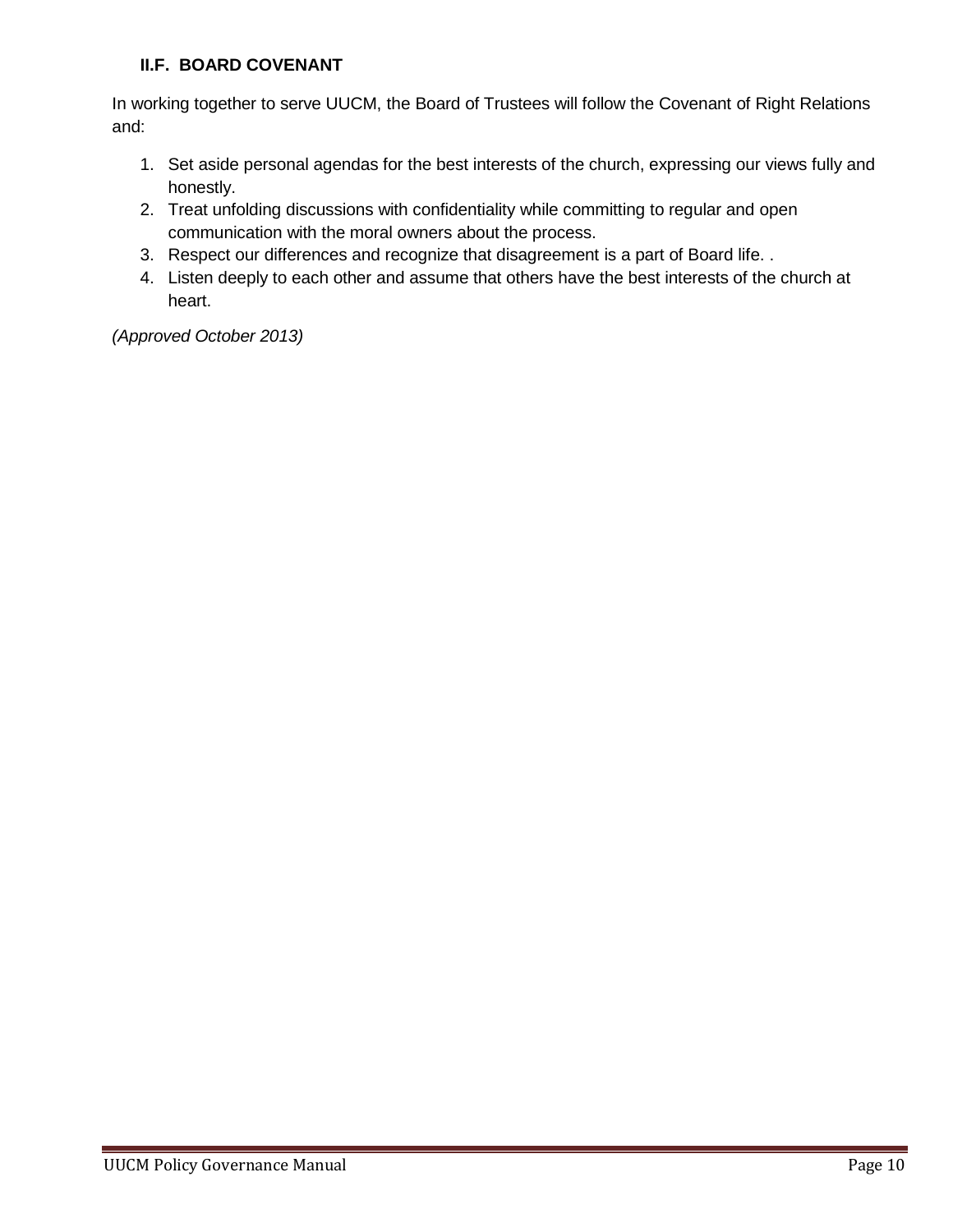## <span id="page-10-0"></span>**II.G. BOARD COMMITTEE PRINCIPLES**

Board Committees, when used, will reinforce the wholeness of the Board's job and never alter or interfere with communication and delegation from the Board to the Executive and Staff. They will be used solely to assist the Board in carrying out its responsibilities. Accordingly,

- 1. Board committees are to help the Board do its job, never to help or advise the Staff. Committees ordinarily will assist the Board by preparing policy alternatives and implications for Board deliberation. In keeping with the Board's broader focus, Board committees will normally not have dealings with current staff operations.
- 2. Board committees may not speak or act for the Board except when formally given such authority by Board action or controlling documents of the church for specific and time-limited purposes.
- 3. A Board committee that has helped the Board create policy on some topic will not be used to monitor organizational performance on that same topic
- 4. The Board and its committees will meet periodically to discuss progress based on established timelines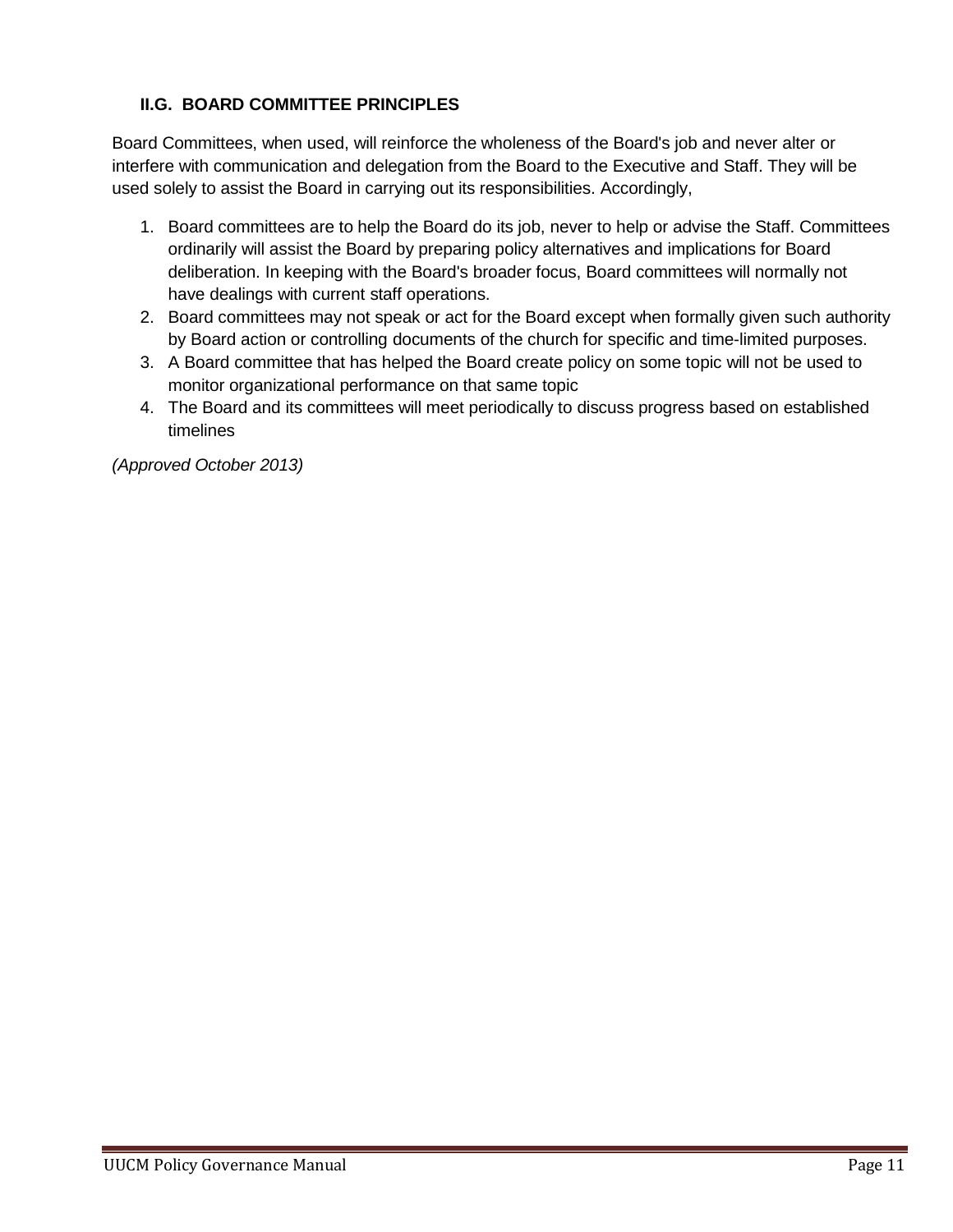## <span id="page-11-0"></span>**II.H. COMPLAINT AND INQUIRY PROCESS**

The Board will address any complaints the Board or its members receive solely in relationship to Board policies. The Board will only get involved in resolving a complaint about an issue if there is a violation of church policy, or there is no relevant policy, or there is reason to question the appropriateness or adequacy of existing policy. In such situations, the Board will analyze and then resolve the problem, including making or adjusting whatever the deficiency is in existing policy. Complaints or grievances that are not the responsibility of the Board will be referred, as appropriate, to the Minister.

Accordingly, the Board establishes the following procedures and guidelines for the resolution of formal complaints about the compliance with these policies by Board members or by the Minister:

- 1. A formal complaint that is "valid on its face" is a factual claim which, if true, would indicate a significant violation of one or more of these policies. In determining whether a complaint is valid on its face, it may be appropriate to consider whether the claimed act or omission happened only once, or whether it was, instead, part of a pattern of behavior.
- 2. Handle complaints brought to the Board with respect, but handle them at the appropriate level, gathering accurate and complete information as necessary. Anyone concerned about a possible violation of policy may raise the matter with any member of the Board. The Board member should discuss with the concerned party the advisability of resolving the matter informally. However, if the concerned party wishes to lodge a formal complaint, the Board member will so advise the President.
- 3. A formal complaint should be made in writing. The Board will acknowledge the complaint in writing.
- 4. On being advised of a formal complaint, the President will appoint one, two, or three Reviewers from the Board and will inform the Board about the appointment. If the President is one of the reviewers, at least one other Board member must be appointed.
- 5. The Reviewer(s)
	- a. will promptly offer to meet with the concerned party,
	- b. may, as a matter of discretion depending on the circumstances, ask the concerned party to attempt to resolve the matter informally before proceeding further,
	- c. will determine whether the complaint is valid or invalid on its face, or whether further investigation is needed to determine the validity of the complaint. If the complaint is determined to be valid, talk to those with knowledge of the facts and take all other reasonable steps to learn what actually happened,
	- d. will report to the Board on all the foregoing, including any complaints found to be facially invalid or factually unsubstantiated.
	- e. if a complaint is factually substantiated, the Reviewer(s) should report to the Board their recommendation as to what specific steps the Board might take in order to fulfill its responsibility to require accountability.
- 6. Based on the report, the Board will take action it deems appropriate to enforce accountability. In accordance with the general procedures for conducting sensitive matters in executive session, the Reviewers' report and the Board's discussion of the report may be held in executive session. If the complaint is against a Board member, that member will have no part in the Board's deliberations.
- 7. The President will ask a member of the Board to advise the concerned party, in writing, as to the outcome of the review and the Board's actions.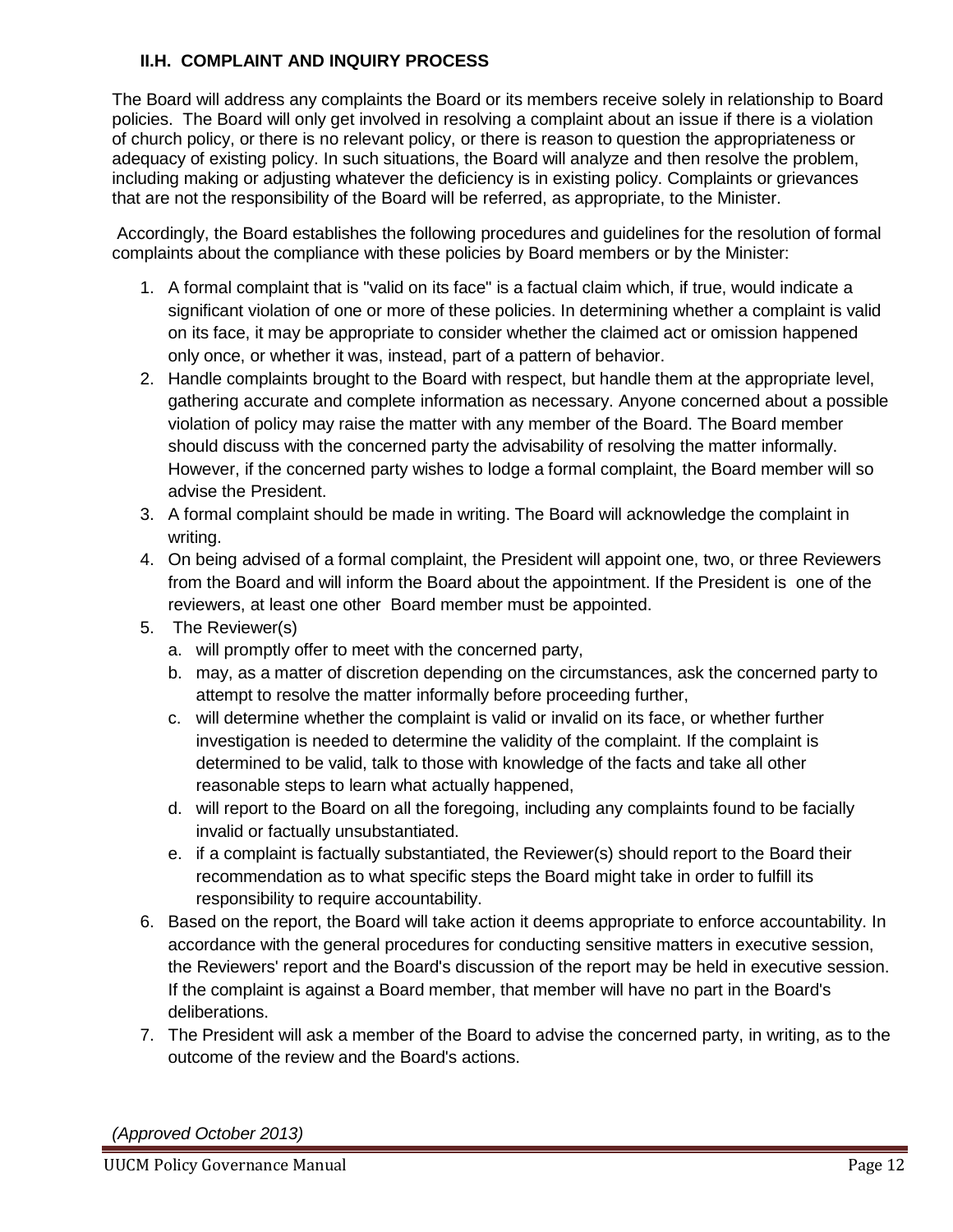# <span id="page-12-0"></span>**III BOARD MINISTER RELATIONSHIP POLICIES**

#### <span id="page-12-1"></span>**III.A GLOBAL RELATIONSHIPS**

The Board's connection to UUCM operations is solely through its designated Chief Executive Officer, titled Minister. The Board will hold the Minister accountable for the operations of the organization, its achievements, and its conduct.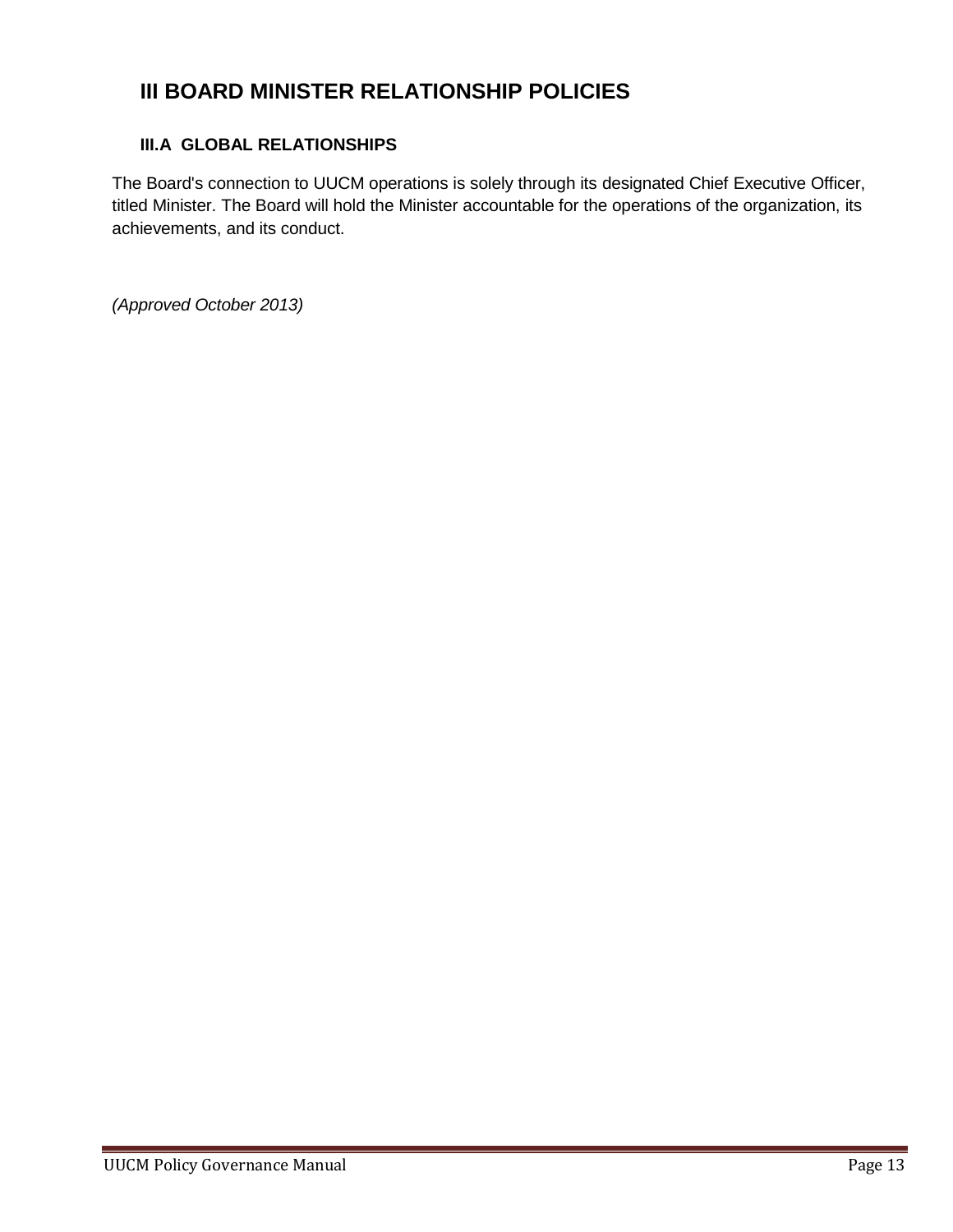# <span id="page-13-0"></span>**III.B. MINISTER RESPONSIBILITIES**

As the Board's official link to the operations of the organization, the Minister is accountable for all organizational performance and exercises all authority delegated by the Board's governing policies. The Minister's job can be stated as performance in three areas:

- 1. Accomplishment of organizational ends as stated in board policies
- 2. Organization operation within the boundaries of prudence and ethics established by the Minister Limitations policies.
- 3. Appropriate use and delegation of power.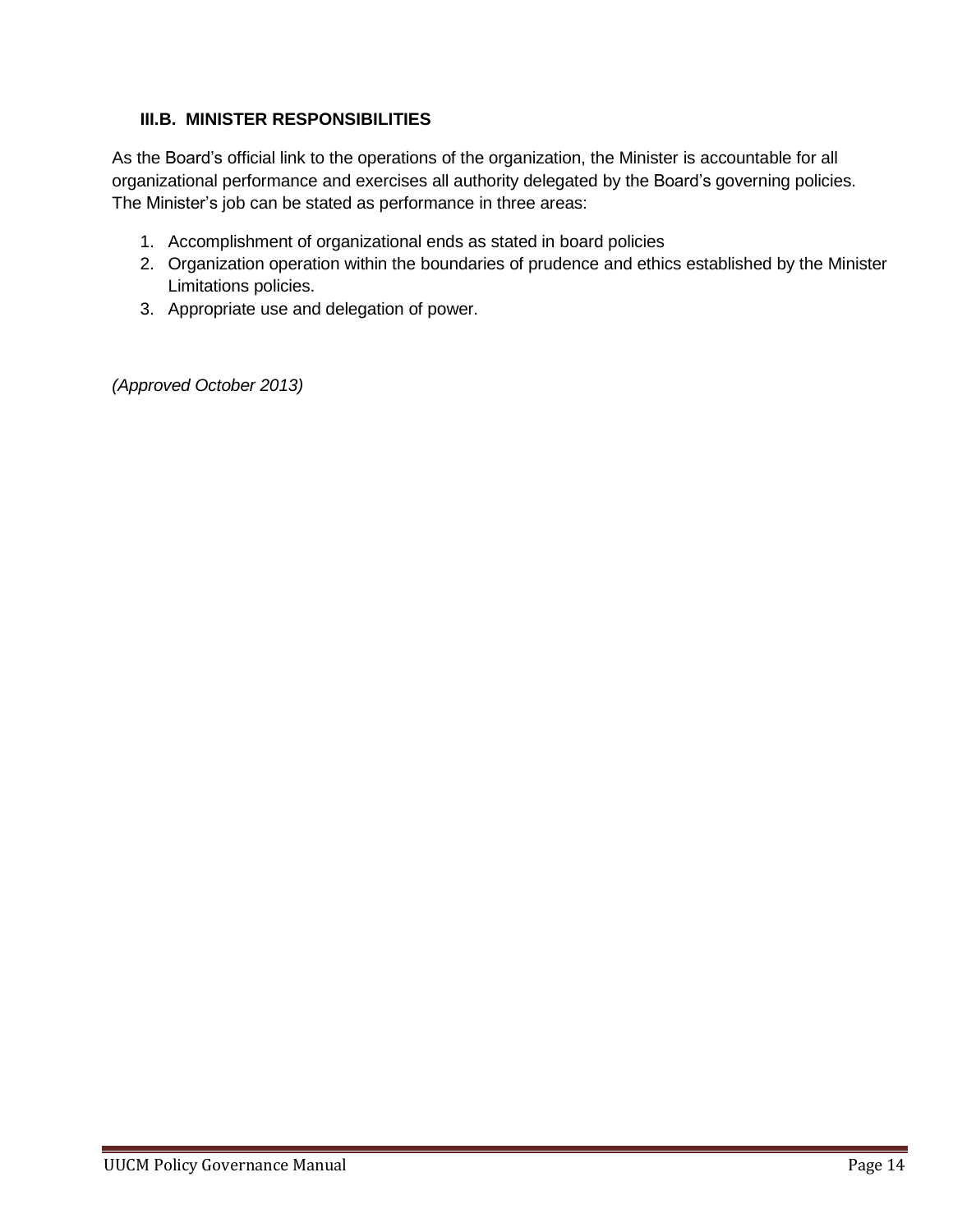# <span id="page-14-0"></span>**III.C. ACCOUNTABILITY OF THE MINISTER**

The Minister shall report to the Governing Board. The Minister will operate in two ways - independently, and through volunteer and paid staff (including non-employee consultants). The Board considers all volunteer and paid staff (including non-employee consultants) to be under the authority of and accountable to the Minister. The exception to this is individuals serving on committees that report to the Board.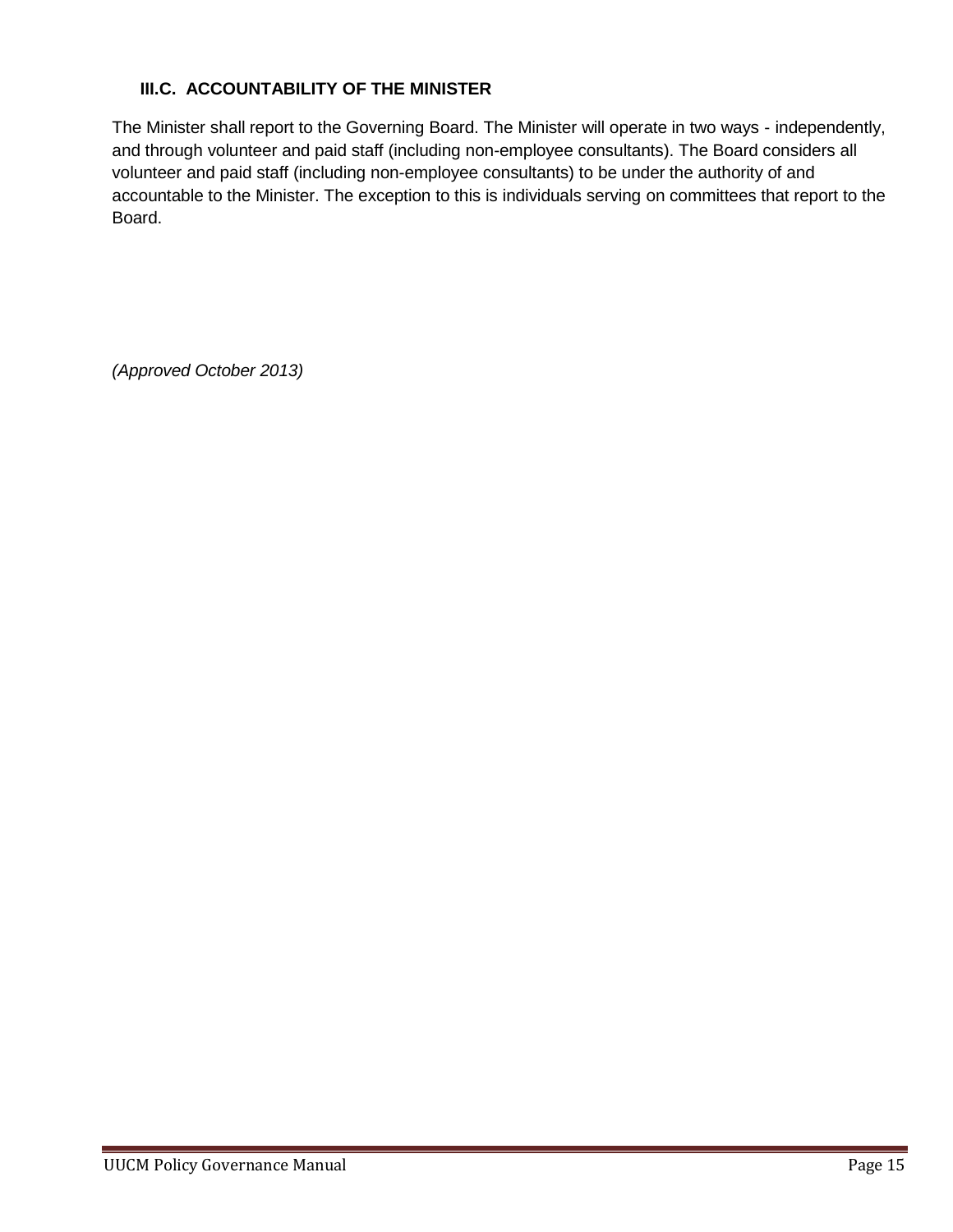## <span id="page-15-0"></span>**III.D. DELEGATION TO THE MINISTER**

The Minister is responsible for management of the church's operations and is answerable to the Board of Trustees and to the moral owners.

The policies in this section address how authority is delegated to the Minister and how the Board and Minister should work together.

- 4. The Minister is authorized to establish all operational policies, make all decisions, take all actions and develop all activities that are true to the Board's policies. The Board may, by extending its policies, "un-delegate" areas of the Minister's authority but will respect the Minister's choices so long as the delegation continues.
- 5. No individual trustee, officer, or Board committee has authority over the Minister or staff. Information may be requested by any individual trustee, officer, or committee, but if such request in the Minister's judgment requires a material amount of staff time, it may be refused with explanation.
- 6. The Minister may not perform, allow, or cause to be performed any act that is contrary to explicit board constraints on Minister authority.
- 7. Should the Minister become aware of a violation of Board policy, he or she shall inform the Board President or Vice President. Informing is simply to guarantee no violation is intentionally kept from the Board, not to request approval. Board of Trustees response, either approving or disapproving, does not exempt the Minister from subsequent Board judgment of the action nor does it impede any decision.
- 8. Minister authority does not extend to supervising or otherwise directing individual trustees or Board subgroups regarding Board policy or interpreting Board policy to such individuals or subgroups.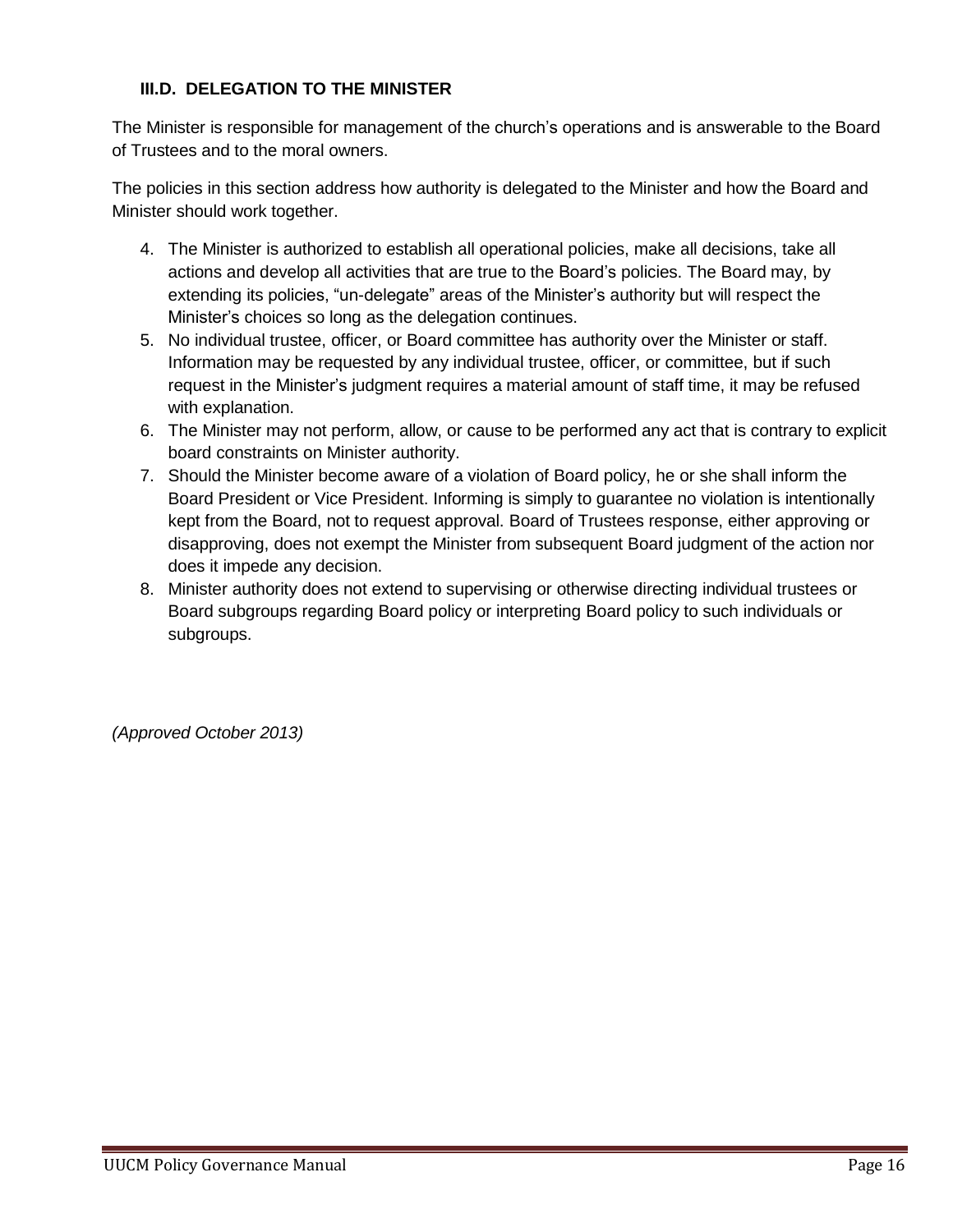#### <span id="page-16-0"></span>**III.E. MONITORING MINISTER PERFORMANCE**

#### 1. Evaluation Criteria

The standard of evaluation shall be whether the Minister has made reasonable progress toward achieving the Ends, while remaining within the boundaries of the established Board policies. The Board will make the final determination as to whether the Minister's interpretations of the Ends Statements are reasonable and whether reasonable progress is being made toward their achievement.

- 2. The Board will acquire evaluation information by one or more of three methods:
	- a. By internal report, in which the Minister provides information to the Board.
	- b. By external report, in which an external, disinterested third party, such as an auditor, consultant, or counselor, etc., selected by the Board assesses compliance with policies.
	- c. By direct Board inspection of information, documents, activities, or circumstances, in which a designated member or members of the board assess compliance with the appropriate policy criteria.
- 3. At the Board's discretion, any policy may be monitored by any method at any time. However, each Ends and Minister Limitations policy of the Board will be classified by the Board according to frequency and method of regular monitoring (see next page). As often as possible, these reports should be included in the Board mailing for regularly scheduled Board meetings so that trustees may thoroughly review them prior to the meeting.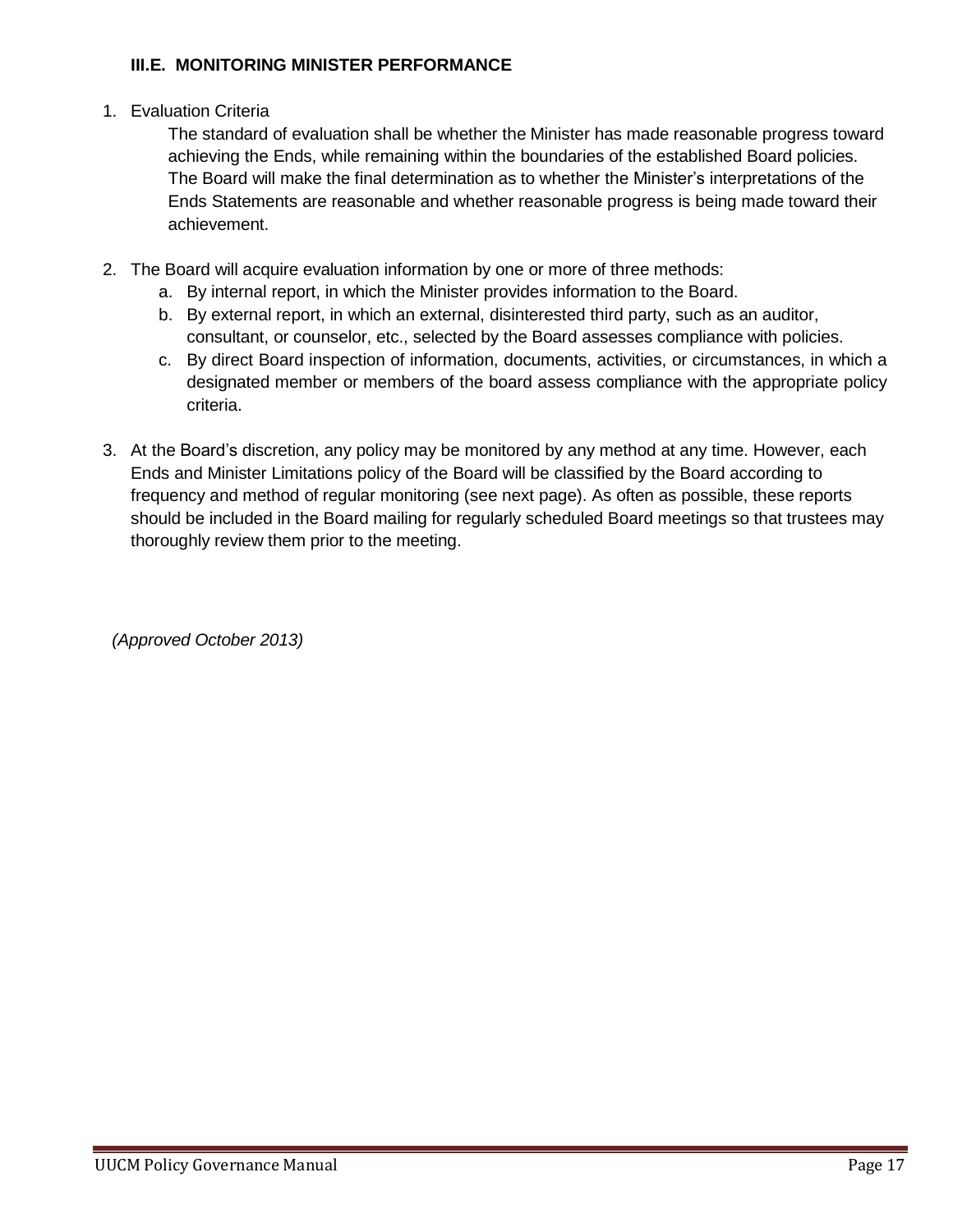# <span id="page-17-0"></span>**Chart: Frequency and Method of Regular Monitoring**

|                               | <b>Policy</b>                            | <b>Method</b>                       | When                      |  |  |  |
|-------------------------------|------------------------------------------|-------------------------------------|---------------------------|--|--|--|
|                               | <b>Minister Limitations</b>              |                                     |                           |  |  |  |
| IV A                          | Volunteer/Lay leader Assessment          | Direct Inspection                   | January/May               |  |  |  |
| <b>IVA</b>                    | <b>Treatment of</b><br>Staff/Volunteers  | Direct Inspection/                  | January/May               |  |  |  |
|                               |                                          | <b>Staff/Volunteer Survey</b>       |                           |  |  |  |
| IV <sub>B</sub>               | Communication to Board and               | Direct Inspection                   | January/May               |  |  |  |
|                               | Congregation                             |                                     |                           |  |  |  |
| IV <sub>C</sub>               | <b>Public Statements</b>                 | <b>Internal Report</b>              | Monthly                   |  |  |  |
| IV <sub>D</sub>               | <b>Compensation and Benefits</b>         | <b>Internal Report</b>              | February                  |  |  |  |
| IV E                          | <b>Financial Planning (Budget)</b>       | See Financial Monitoring            | April (Board)             |  |  |  |
|                               |                                          | <b>Committee Schedule</b>           |                           |  |  |  |
| IVF                           | <b>Financial Condition</b>               | See Financial Monitoring            | Monthly (Board)           |  |  |  |
|                               |                                          | <b>Committee Schedule</b>           |                           |  |  |  |
| IV G                          | <b>Asset Protection</b>                  |                                     | See Financial Monitoring  |  |  |  |
|                               |                                          |                                     | <b>Committee Schedule</b> |  |  |  |
| IV <sub>H</sub>               | <b>Emergency Succession</b>              | <b>Internal Report</b>              | September                 |  |  |  |
|                               | <b>Core Values</b>                       | <b>Direct Inspection</b>            | June                      |  |  |  |
| <b>Assessment of Ministry</b> |                                          |                                     |                           |  |  |  |
| III A                         | <b>Work Plan</b>                         | Internal Report                     | Monthly                   |  |  |  |
| I                             | <b>Ends Policies/ Strategic Outcomes</b> | <b>Board Survey/Internal Report</b> | May                       |  |  |  |
| II A                          | Semi-Annual Summary                      | Moral Owner Survey/ Direct          | September/January/June    |  |  |  |
| & C                           |                                          | Inspection/ Board Survey            |                           |  |  |  |
| $\mathbf{H}$                  | <b>Governance Process</b>                | Direct Inspection/ Board            | January/May               |  |  |  |
|                               |                                          | Survey/Internal Report              |                           |  |  |  |
| II &                          | Board-Sr. Minister Relationship -        | <b>Direct Inspection/Board</b>      | January/May               |  |  |  |
| $\mathbf{III}$                | <b>Board Performance</b>                 | Survey/Internal Report              |                           |  |  |  |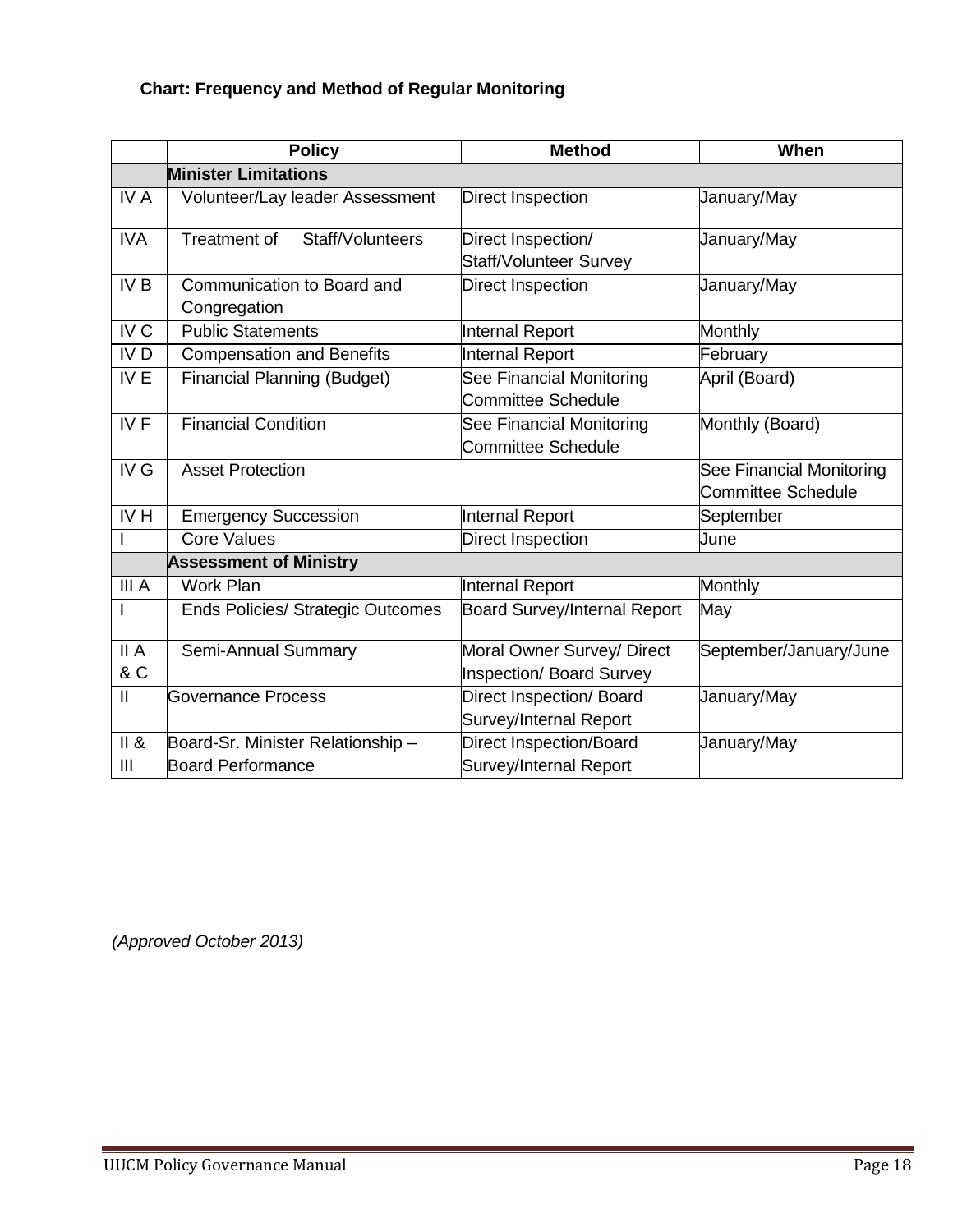# <span id="page-18-0"></span>**III.F. UNITY OF VOICE**

Only decisions of the Board acting as a body are binding on the Minister.

As a result:

- 9. Decisions or instructions of individual Board members, officers, committees or UUCM members are not binding on the Minister or President except in rare instances when the Board has specifically authorized such exercise of authority.
- 10. In the case of Board members or committees requesting information or assistance without Board authorization, the Minister is expected to decline such requests that, in the Ministers opinion, are disruptive or require a significant amount of staff time or funds.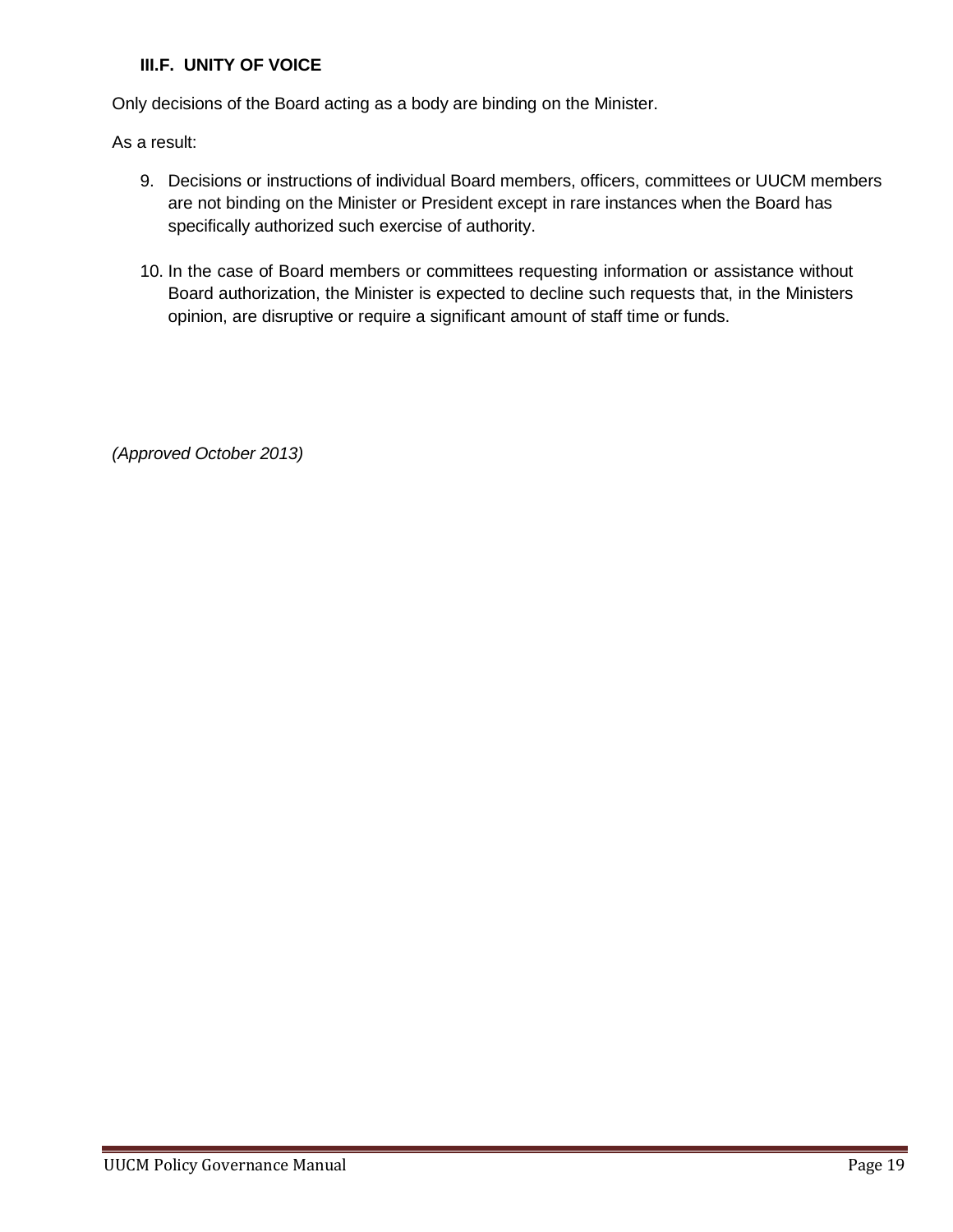#### <span id="page-19-0"></span>**III.G. POLICY DEVELOPMENT**

The Board will:

- 11. Develop policies instructing the Minister to achieve certain results, for certain recipients, within a specified budget. These policies will be developed systematically from the broadest, most general level to more defined levels.
- 12. Develop policies that limit the latitude the Minister may exercise in carrying out the work of the church. These policies will be developed systematically from the broadest, most general level to more defined levels, and they will be called Ministerial Limitations policies.
- 13. The Minister will use any reasonable interpretation of the Board's Policies and Ministerial Limitations policies to develop all activities within the defined boundaries.
- 14. The Board may change its Policies and Ministerial Limitations policies, thereby shifting the boundary between Board and Ministerial domains. By doing so, the Board changes the latitude of choice given to the Minister. But as long as any particular delegation to the Minister is in place, the Board will respect and support the Minister's choices.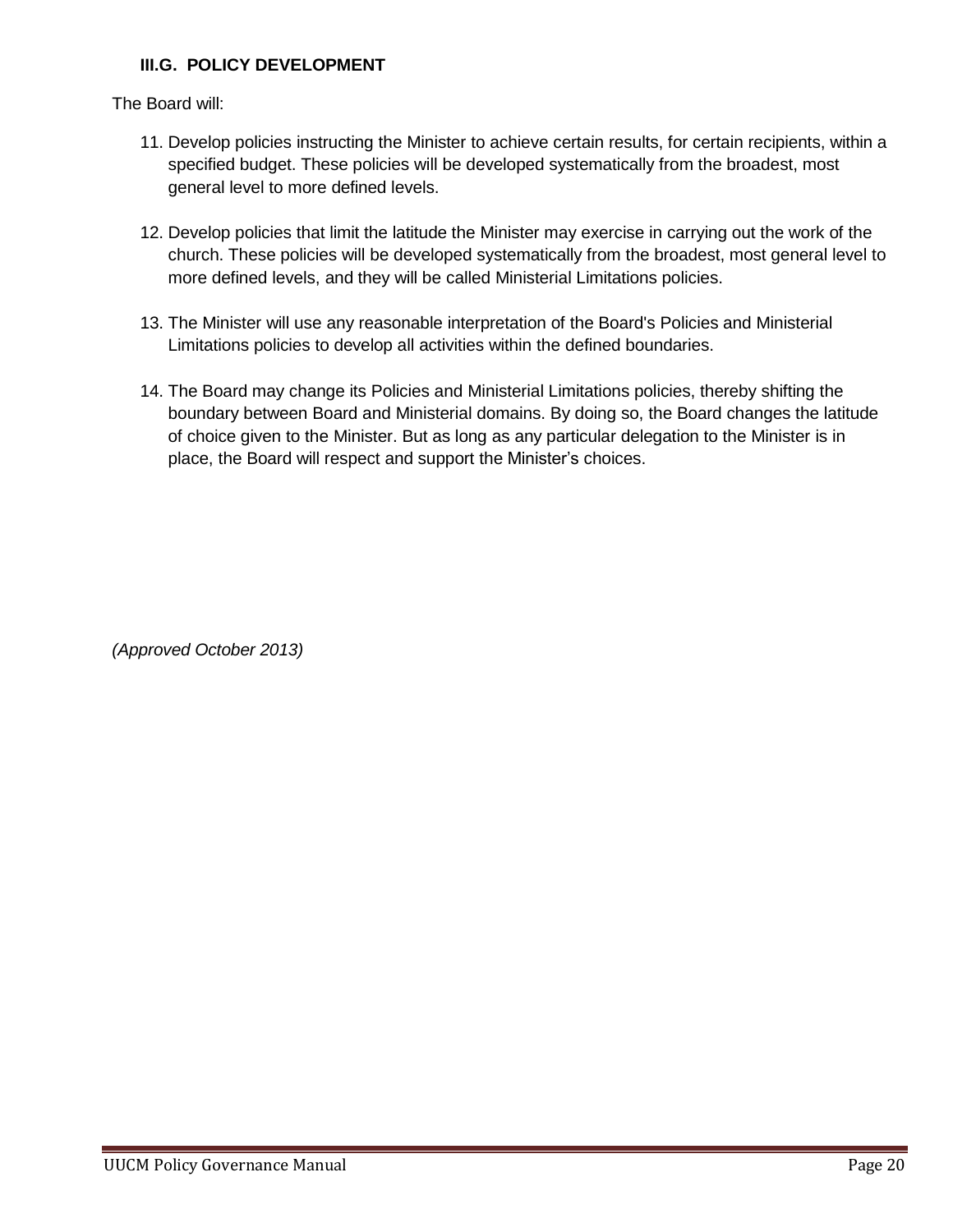#### <span id="page-20-0"></span>**III.H. INTENTIONAL POLICY VIOLATION**

Should the Minister deem it necessary to contradict Policy, he or she will inform at least one member of the Board in advance. Informing the Board is simply to guarantee no contradiction may be intentionally kept from the Board, not to request approval. Any response, either approving or disapproving from individual Board members does not exempt the Executive from subsequent Board judgment of the action. The Minister will provide to the Board a recap of the outcome of Minister Actions that contradict policy.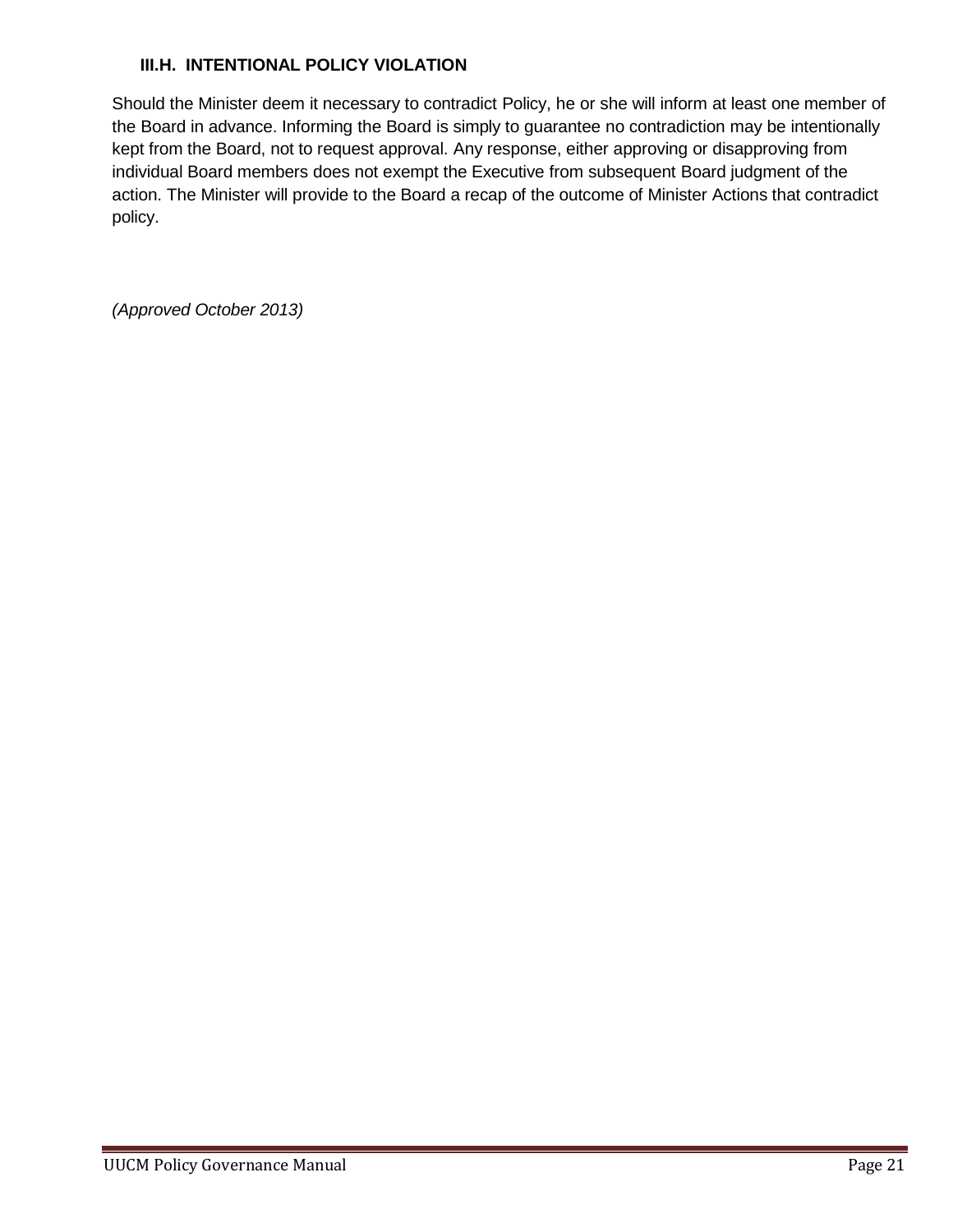# <span id="page-21-0"></span>**Ill.I. CORRECTIVE ACTION**

The Board will pursue the following process if it determines a policy violation has occurred, whether by being informed under Policy III.H. or pursuant to actions under Policy III.C., or by any other means. If the Board determines that the violation is egregious, an alternative process will be designed, commensurate with the severity of the violation. At any point in either process, outside counsel may be engaged.

- 1. Step 1: If the Minister is notaware of the violation, they will be informed of it. The Minister will submit to the Board a written plan to remediate the violated policy by a certain date. The Minister will present the plan for approval in advance of the next Board meeting for inclusion in the Board's meeting agenda..
- 2. Step 2: If, after the specified period of time, the policy violation has not been corrected, written documentation of non-compliance will be placed on file . A revised plan of remediation, including a new compliance date, will be placed on file.
- 3. Step 3: If the policy violation was caused by the Minister and recurs or continues, the Board may consider whether other discipline or remediation is warranted.
- 4. Step 4: If the situation remains unresolved, a termination process may be initiated. If it is determined that termination should be pursued, The Board will
	- a) Communicate to the congregation that the Minister be terminated for continued policy violation in compliance with UUCM Bylaws Article VIII Section 3; and
	- b) Call a special meeting of the congregation in compliance with UUCM Bylaws Article IV.

*(Approved November 2018)*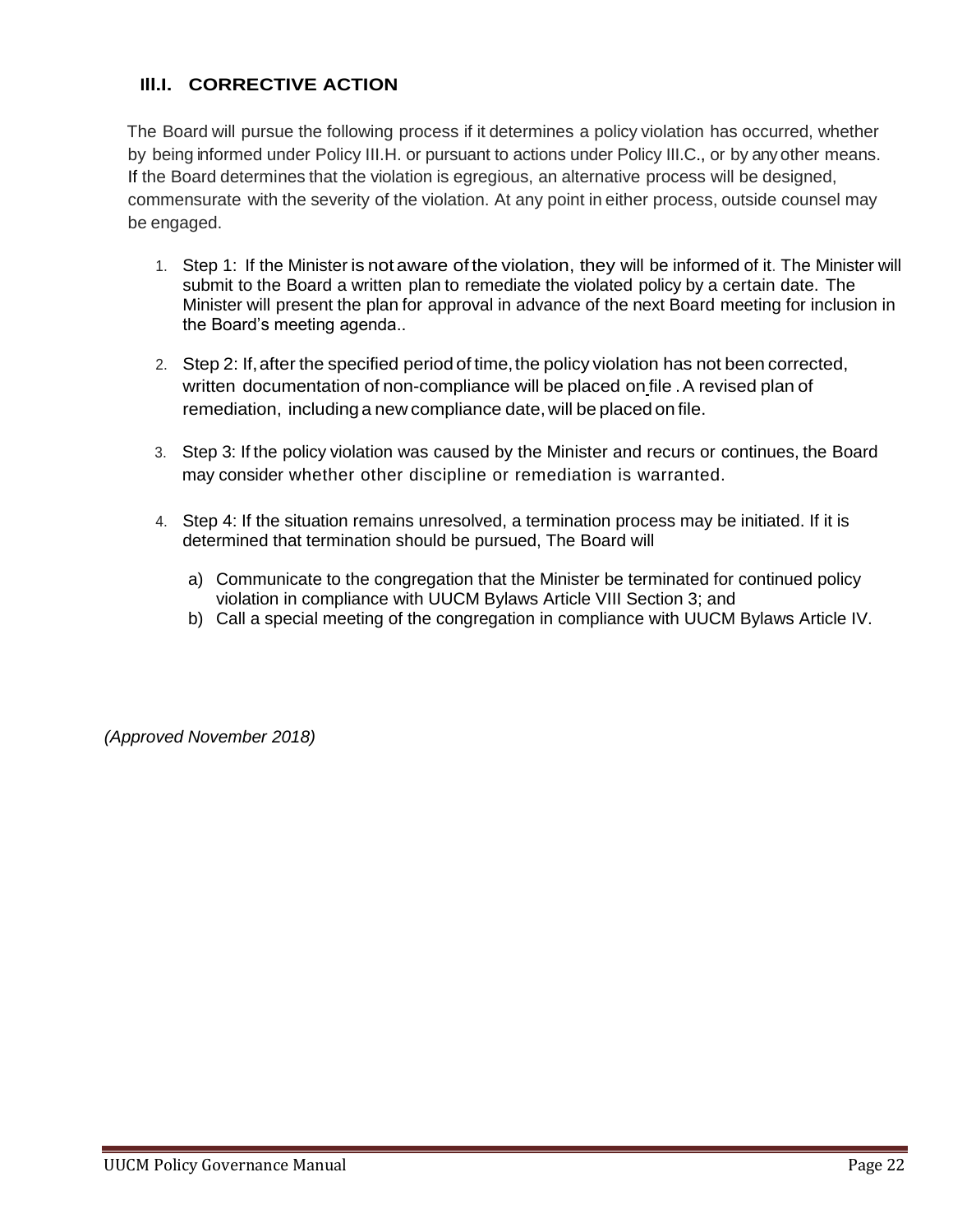# <span id="page-22-0"></span>**IV. MINISTER LIMITATIONS POLICIES**

The Minister shall not cause or allow any practice, activity, decision, or organizational circumstance that is illegal, imprudent or in violation of commonly accepted business and professional ethics. Accordingly, the Minister shall not fail to operate with a procedural policy against misconduct and dishonesty that meets accepted business practices. For purposes of this policy, misconduct and dishonesty must include but not be limited to:

- 1. Theft or other misappropriation of assets, including assets of the corporation or others with whom UUCM has a business relationship.
- 2. Misstatements and other irregularities in corporation records, including the intentional misstatement of the results of operations.
- 3. Forgery or other alteration of documents.
- 4. Fraud or other unlawful acts.
- 5. The Minister may not perform, allow, or cause to be performed any act that is contrary to explicit Board constraints on Minister's authority.

UUCM specifically prohibits these and other illegal activities in the actions of the Minister, all employees, and all others responsible for carrying out its activities.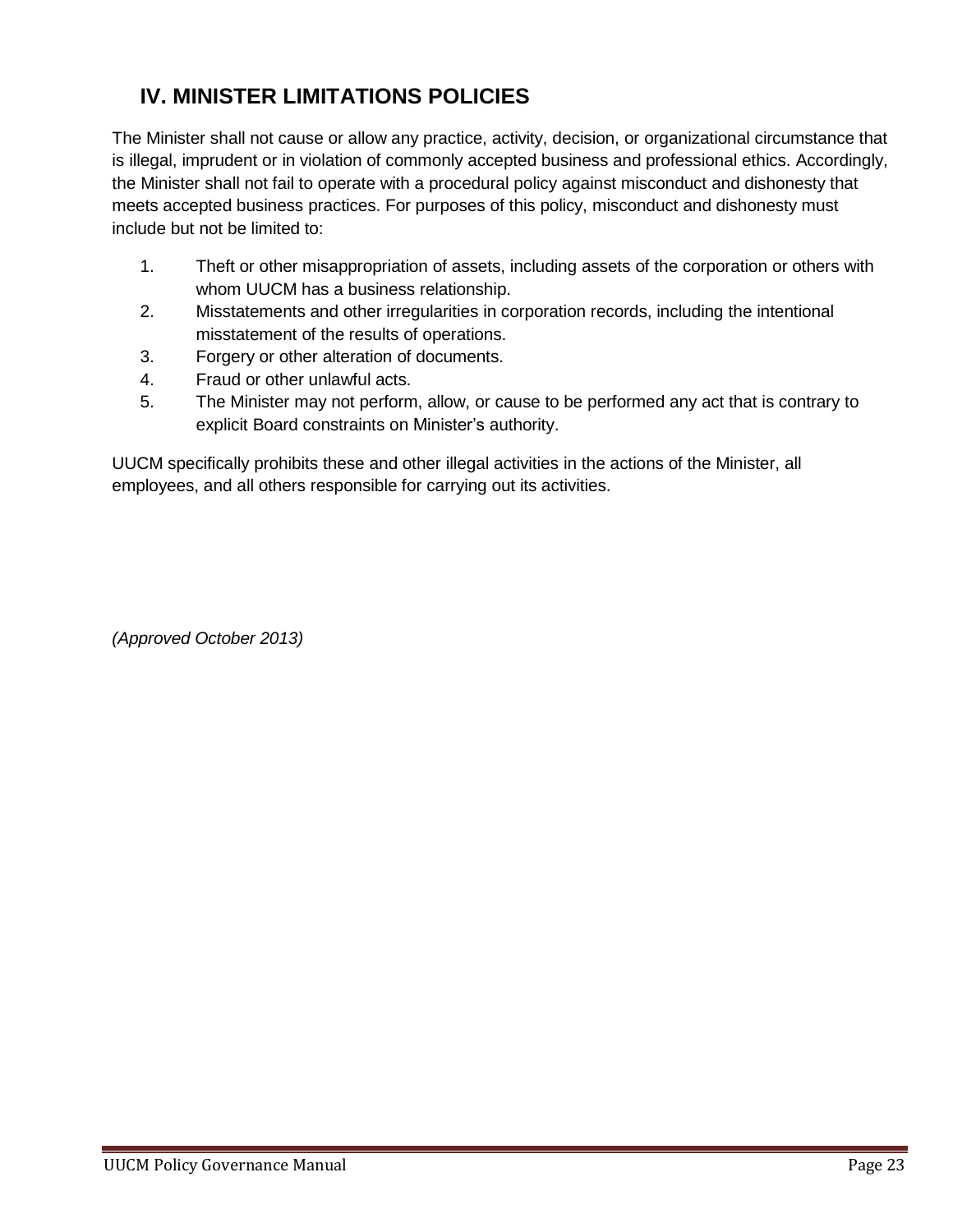# <span id="page-23-0"></span>**IV.A. TREATMENT OF STAFF AND VOLUNTEERS**

With regard to treatment of paid staff and volunteers, the Minister may not cause or allow conditions which are inhumane, unfair, disrespectful, or otherwise contrary to Unitarian Universalist principles and values. Accordingly, the Minister shall not:

- 1. Illegally discriminate (as defined by city, state and federal laws) among existing or potential staff or volunteers.
- 2. Subject staff or volunteers to unsafe or unhealthy conditions.
- 3. Withhold from staff or volunteers a due-process grievance procedure, able to be used without bias.
- 4. Prevent staff or volunteers from grieving to the board.
- 5. Neglect the staff and volunteers' need for effective supervision.
- 6. Fail to ensure that staff are provided and comply with updated employment policies.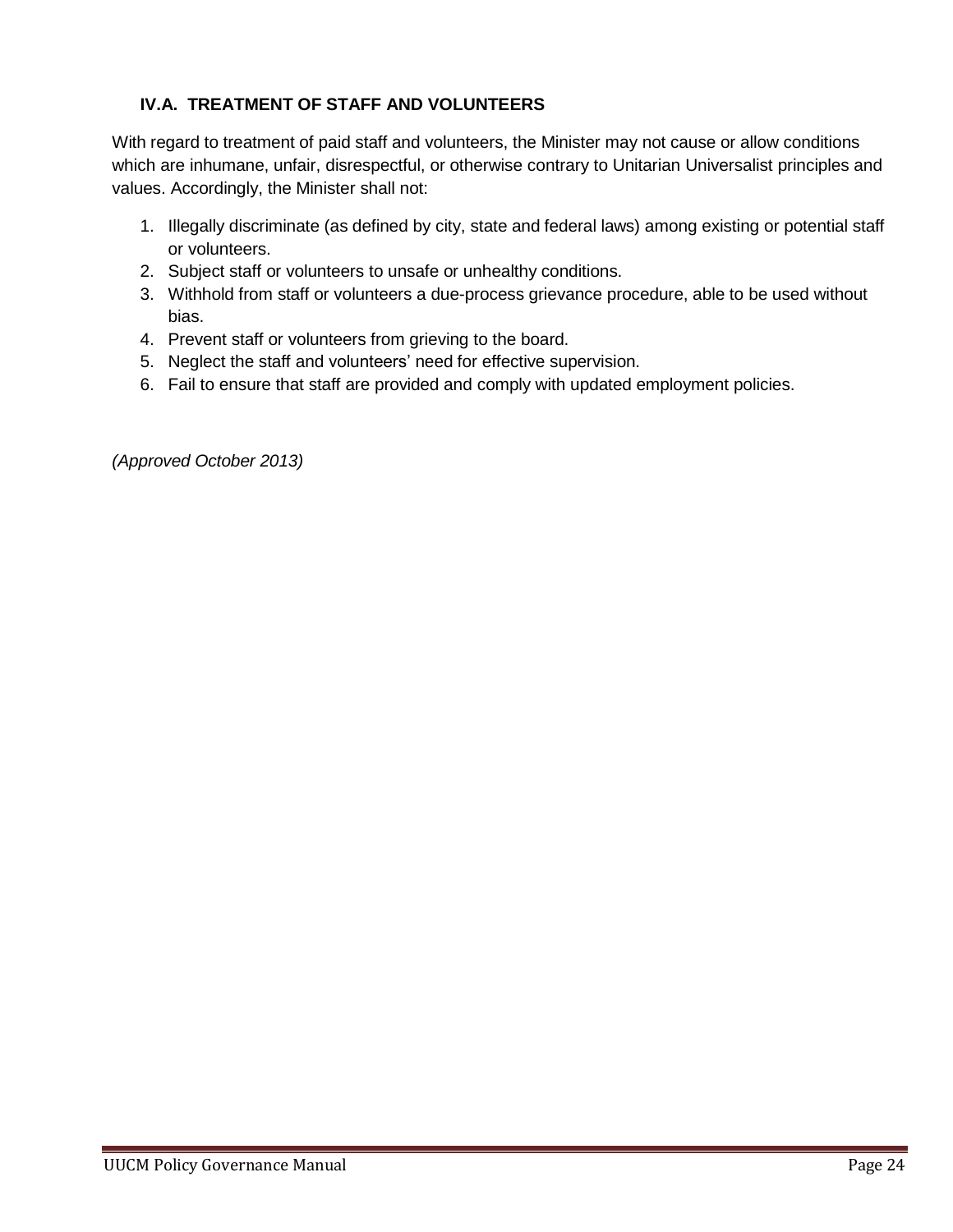#### <span id="page-24-0"></span>**IV.B. COMMUNICATION TO THE BOARD AND UUCM MEMBERS**

The Minister shall insure that the Board and Members are fully informed concerning important issues, and that the Board is, to the degree possible, supported in its work. Accordingly, the Minister shall:

- 7. Inform the Board in a timely manner of any relevant trends, issues, or events affecting the health of the organization.
- 8. Submit monitoring information required by the Board in a timely, accurate and understandable fashion.
- 9. Gather as many staff and external points of view, issues and options as needed for fully informed Board decisions.
- 10. Advise the Board immediately of any deviations from established policies. Within 30 days of such deviation make recommendations for changes in such policies whenever needed. .
- 11. Ensure that a complete and current set of all Church operating policies is readily accessible.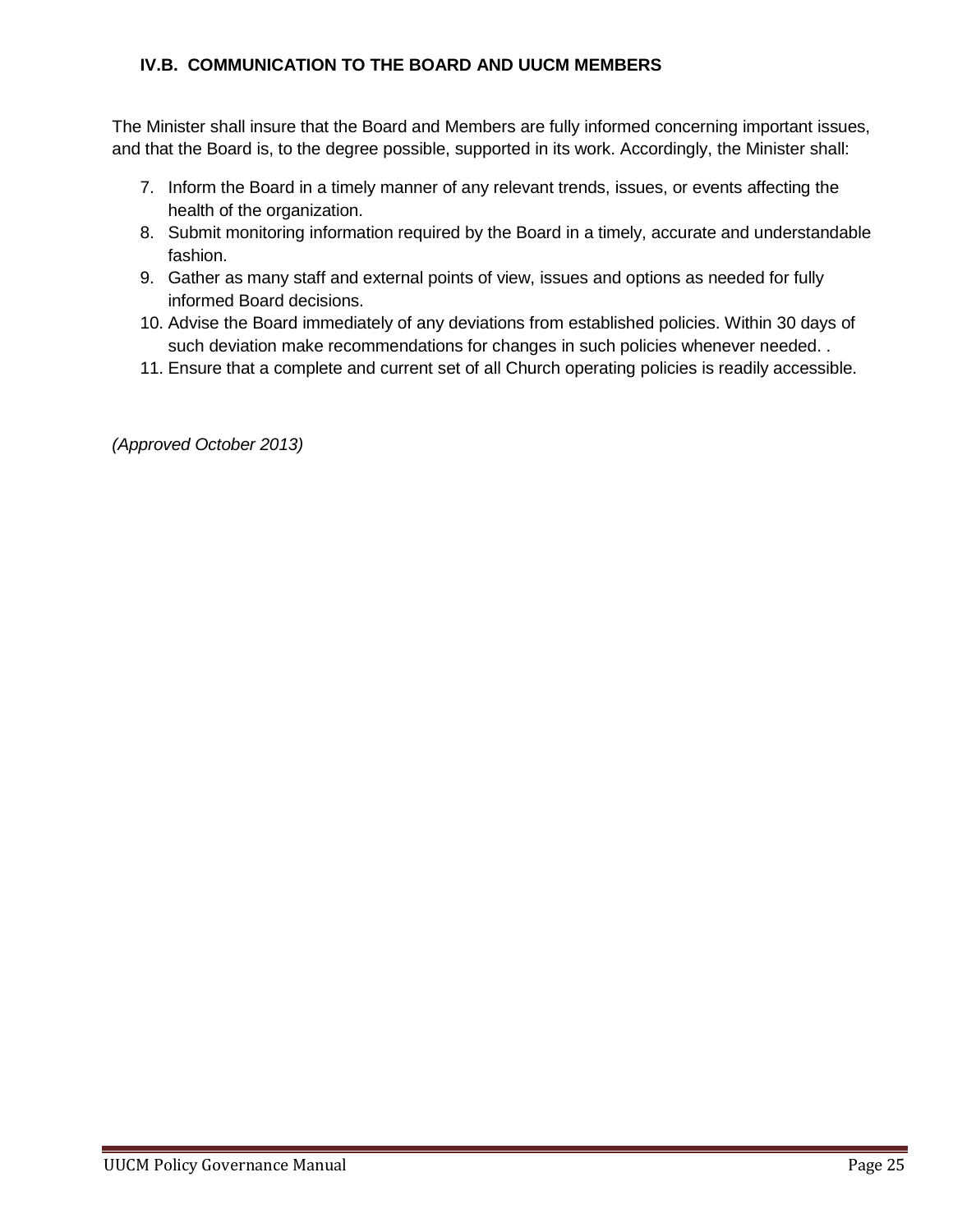# <span id="page-25-0"></span>**IV.C. PUBLIC STATEMENTS**

The Minister shall not make public statements about the official position of the Congregation or Board on controversial social, political, and/or congregational issues beyond what the Members or Board has formally and explicitly adopted as positions of record. Nothing in this policy shall be construed to infringe upon the fundamental principle of "freedom of the pulpit".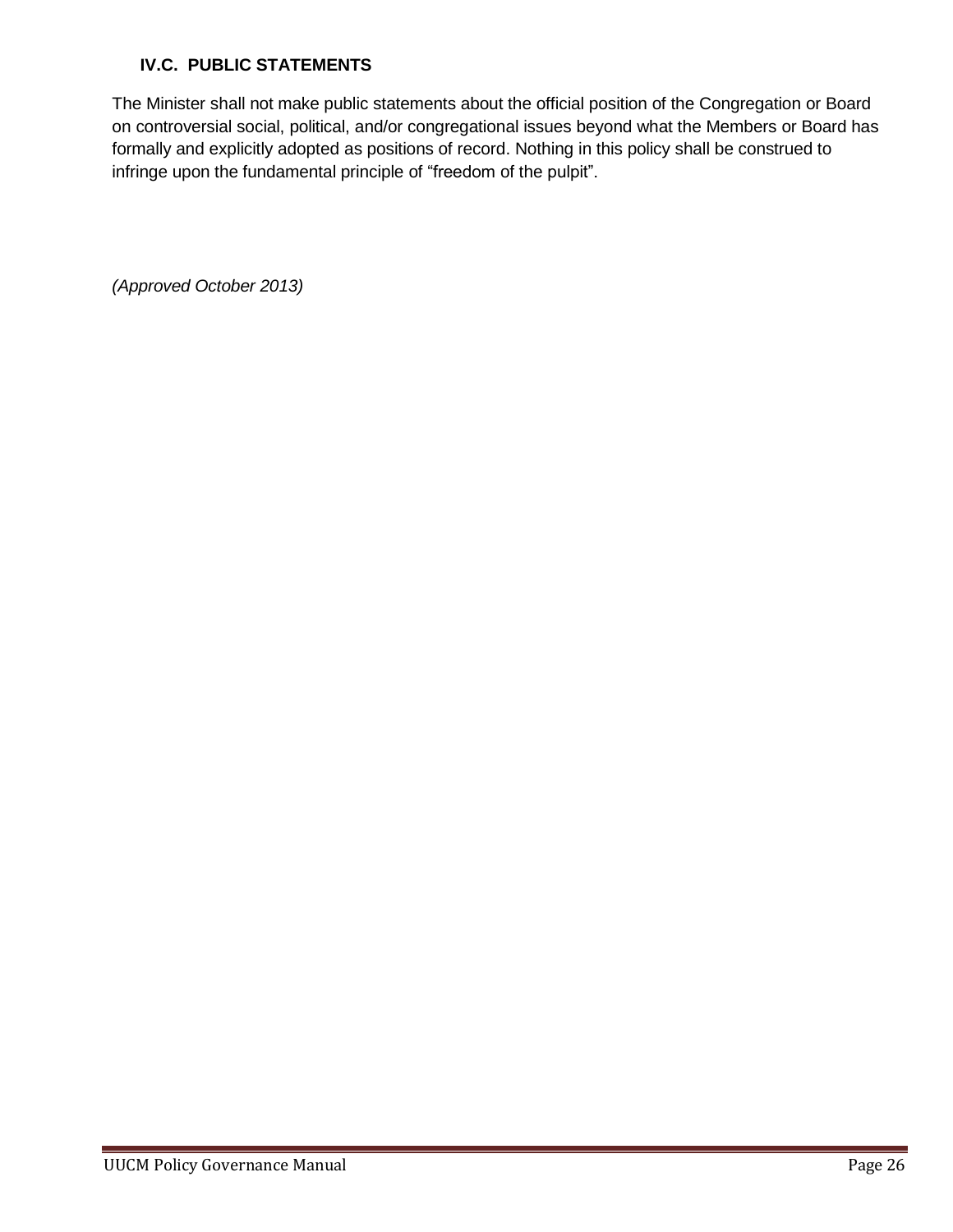# <span id="page-26-0"></span>**IV.D. COMPENSATION AND BENEFITS**

With respect to employment, compensation, and benefits to employees, consultants, contract workers and volunteers, the Minister may not cause or allow jeopardy to fiscal integrity or public image. Accordingly, the Minister may not:

- 12. Promise or imply permanent or guaranteed employment.
- 13. Establish current compensation and benefits that:
	- a. Deviate materially from the nonprofit or geographic market for the skills employed.
	- b. Create obligations over a term longer than revenues can be safely projected, in no event longer than one year and in all events subject to losses of revenue.
	- c. Fail to align compensation with accurate measures of employee performance.
- 14. Establish deferred or long term compensation and benefits that:
	- a. Cause unfunded liabilities to occur or in any way commit the organization to benefits that incur unpredictable future costs.
	- b. Provide less than some basic level of benefits to all full-time employees.
	- c. Allow any employee to lose benefits already accrued from any forgoing plan.

*(Approved October 2013) (reconfirmed February 2019)*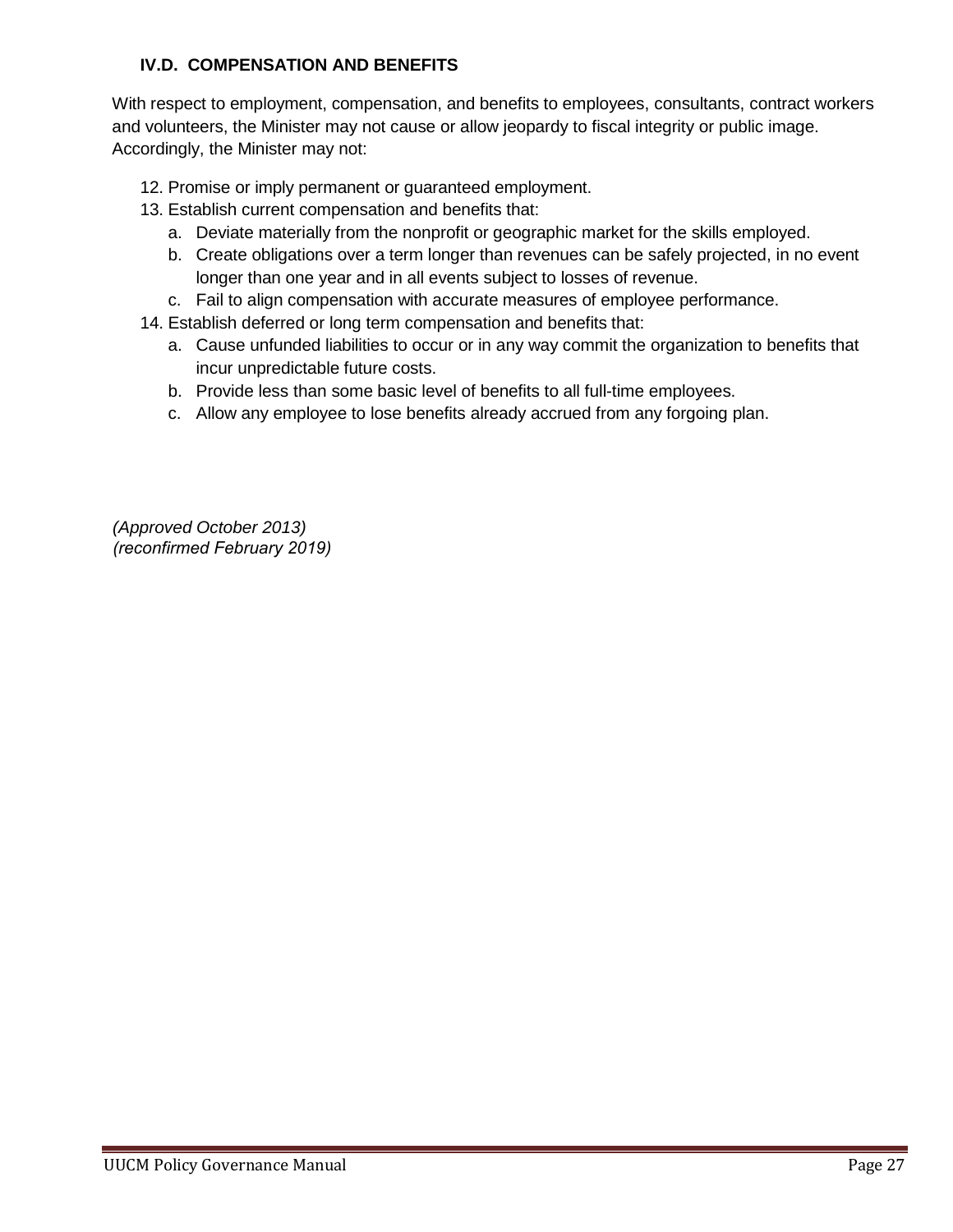# <span id="page-27-0"></span>**IV.E. FINANCIAL PLANNING**

With respect to fiscal planning, the Minister may not jeopardize either programmatic or fiscal integrity of the organization. The Board must review and approve the annual budget, with sufficient information to permit reasonable Board evaluation in the light of the Church's policies, priorities, and resources, by the April Board meeting of each year. The Minister will present the draft budget to the finance committee for review and comment in March of each year. Accordingly, the Minister may not cause or allow fiscal projections that:

- 15. Contain too little detail to enable reasonably accurate projection of revenues and expenses, separation of capital and operational items, cash flow and subsequent trails, and disclosure of planning assumptions.
- 16. Plan the expenditure in any fiscal year of more funds than are conservatively projected to be received in that period.
- 17. Do not separately present a plan for capital expenditures and the means to pay for them. Capital expenditures are all repayments of debt and any building additions or equipment purchases over \$2,500.00 each.
- 18. Deviate materially from Board-stated priorities and requirements (see Ends policies) in its allocation among competing fiscal needs.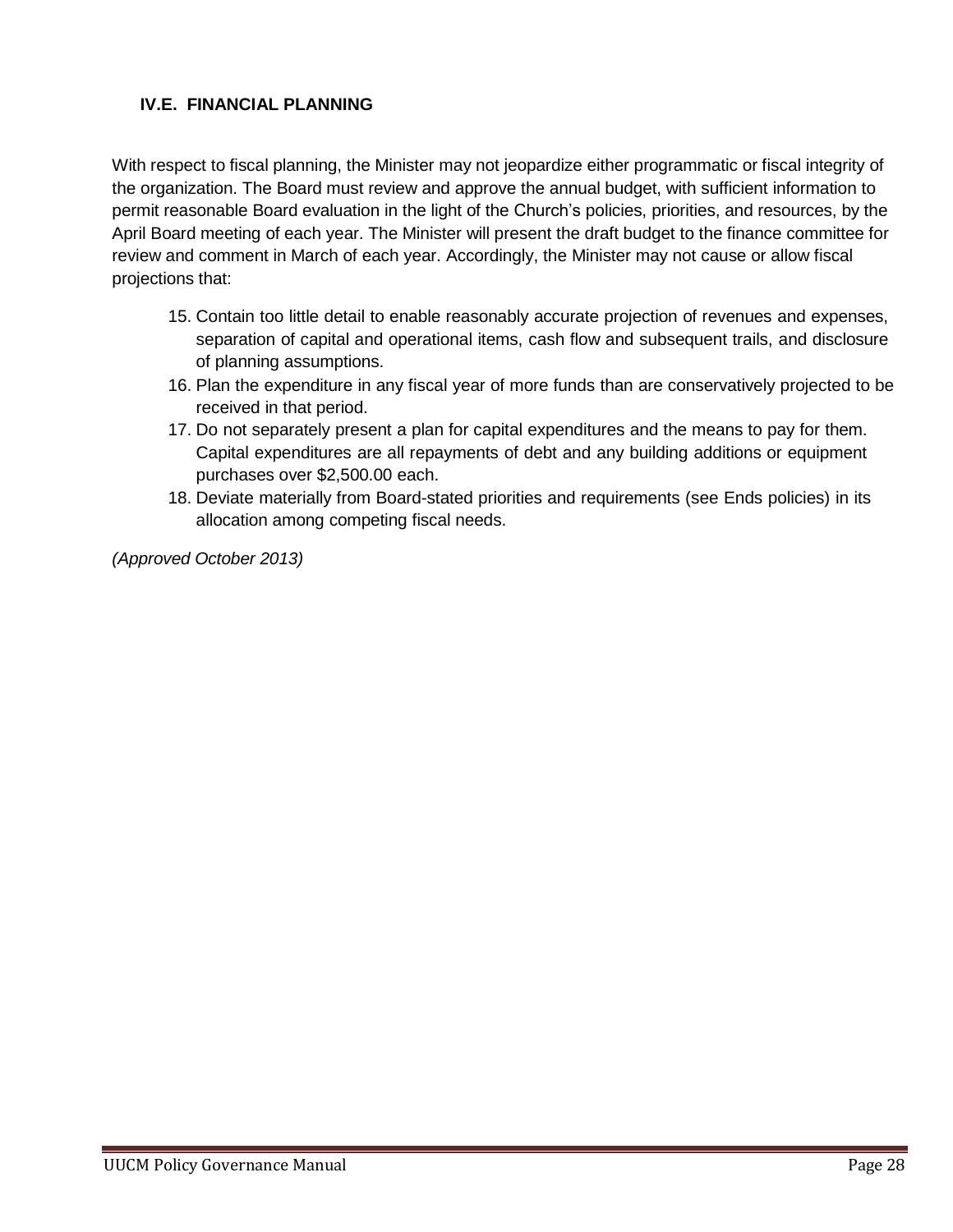# <span id="page-28-0"></span>**IV.F. FINANCIAL CONDITION**

With respect to the actual, ongoing condition of the organization's financial health, the Minister may not cause or allow the development of fiscal jeopardy, loss of allocation integrity, or a material deviation of actual expenditures from board priorities established in Ends policies. Accordingly, the Minister may not:

- 19. Expend more funds than have been received in the fiscal year to date unless the debt guideline (next item) is met.
- 20. Indebt the organization in an amount greater than can be repaid by certain, otherwise unencumbered revenues within 90 days.
- 21. Allow cash to drop below the amount needed to settle payroll and debts in a timely manner.
- 22. Expend any endowment or designated funds other than for the purposes determined at time of receipt or designation.
- 23. Conduct inter-fund shifting in amounts greater than can be restored to a condition of discrete fund balances by certain, otherwise unencumbered revenues within 30 days or make unbudgeted transfers or "loan" between the general funds and the endowment funds without Congregation approval.
- 24. Allow actual allocations to deviate materially from Board priorities in Ends policies.

*(Amended September 2014)*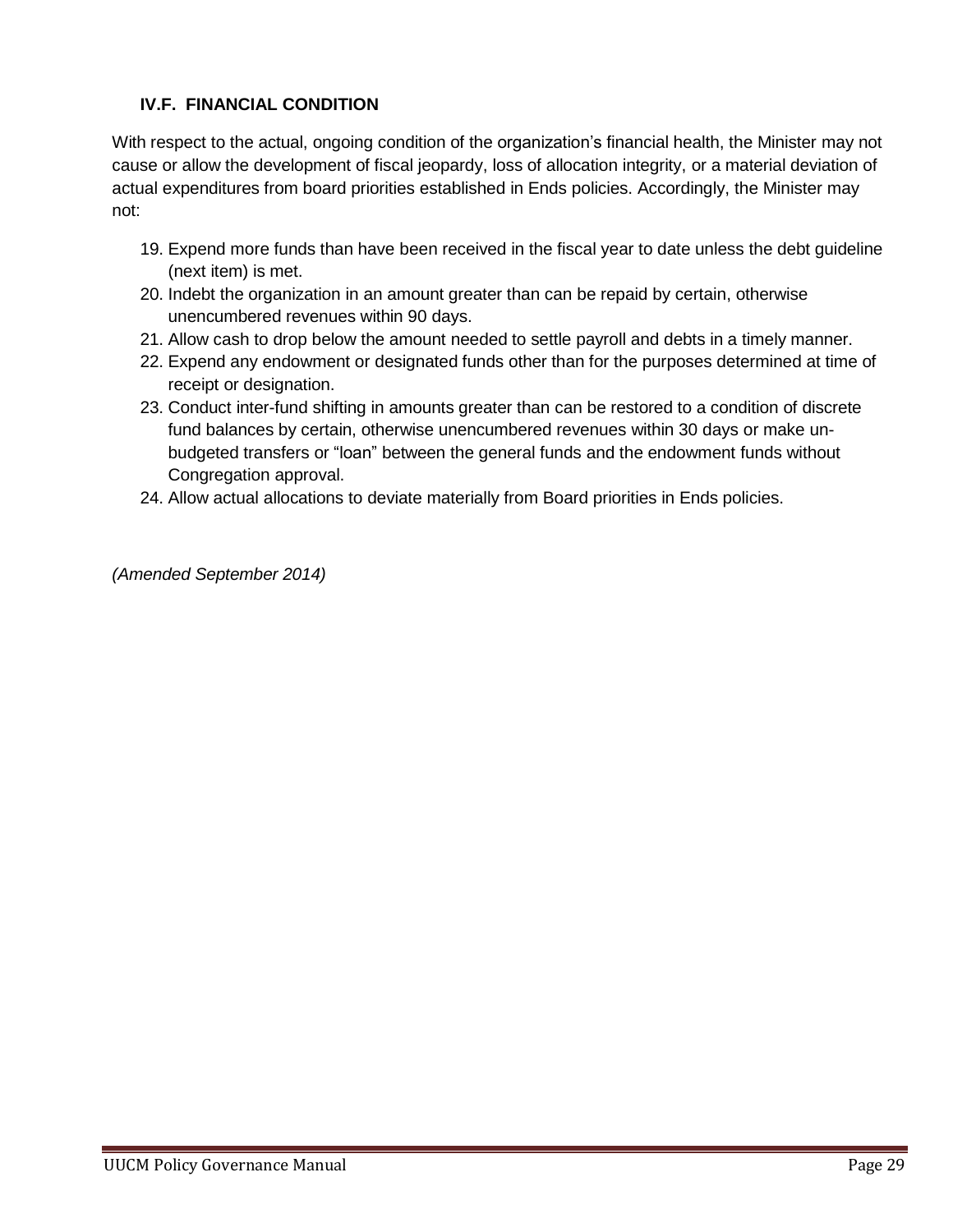#### <span id="page-29-0"></span>**IV.G. ASSET PROTECTION**

The Minister shall not allow the assets of the church to be unprotected, inadequately maintained or unnecessarily risked. Accordingly, the Minister may not:

- 25. Fail to insure against theft and casualty losses at replacement value less reasonable deductible and/or co-insurance limits.
- 26. Fail to insure against corporate liability and personal liability of Board members and staff, taking into account pertinent statutory provisions for indemnification and exemptions applicable to Minnesota non-profit organizations.
- 27. Allow un-bonded personnel access to material amounts of funds.
- 28. Subject plant and equipment to improper wear and tear or insufficient maintenance.
- 29. Unnecessarily expose the organization, its board, or staff to claims of liability or risk the nonprofit status.
- 30. Make any purchases not provided for in either the capital expenditure or operational projections.
- 31. Make any planned purchase of over \$10,000.00 without at least three competitive bids.
- 32. Receive, process, or disburse funds under controls insufficient to meet generally accepted accounting standards.
- 33. Fail to invest foundation and church capital in accordance with the investment policy.
- 34. Fail to protect intellectual property, information, and files from significant damage.
- 35. Endanger UUCM's public image or credibility, particularly in ways that would hinder its accomplishment of Ends.
- 36. Solicit funds from members or external sources for purposes that deviate materially from Board stated priorities and requirements.
- 37. Fail to honor documented donor and source restrictions placed on funds.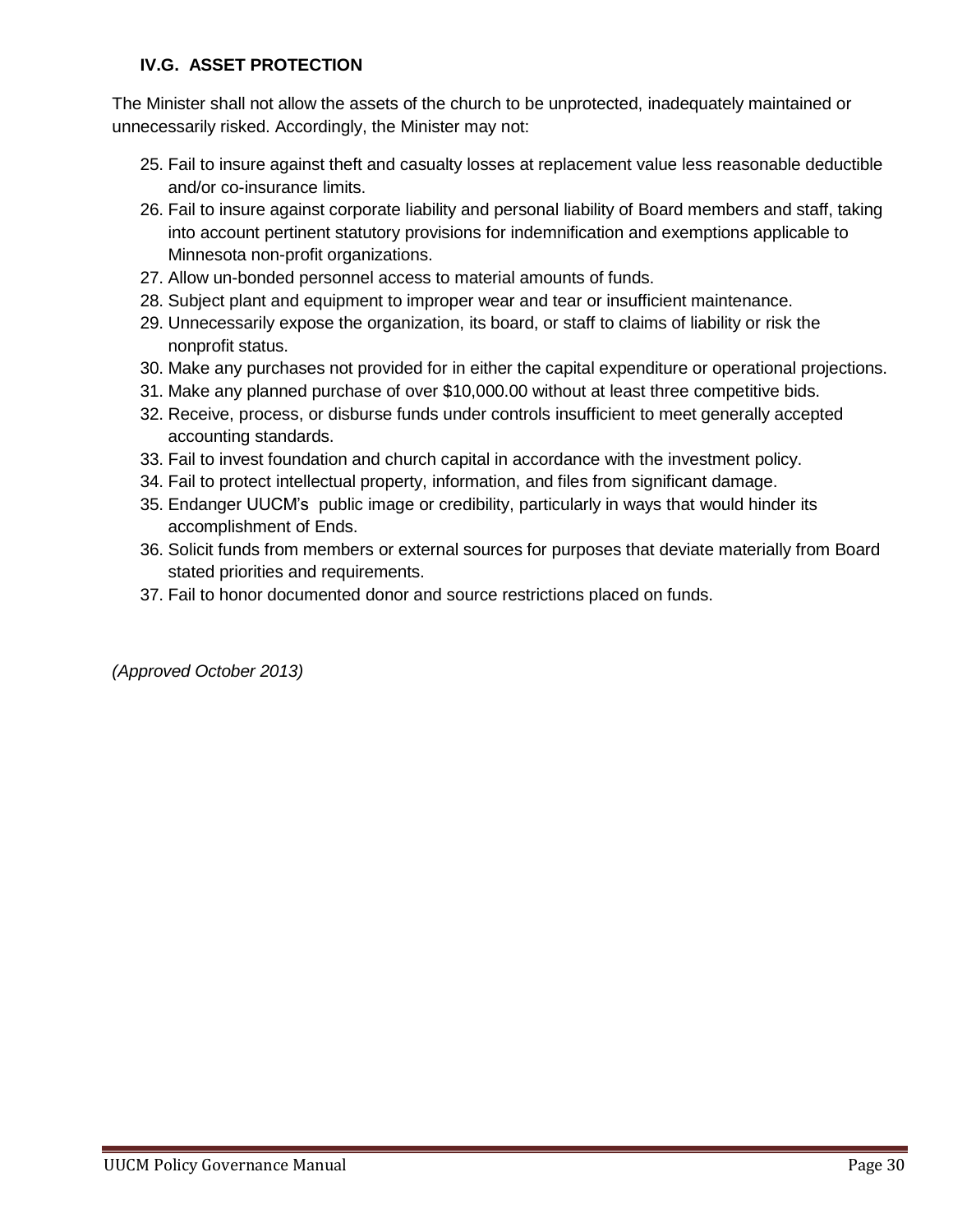#### <span id="page-30-0"></span>**IV.H. EMERGENCY SUCCESSION**

In order to protect the church from sudden loss of the Minister's services, the Minister may not: Fail to have a plan in place for the continuation of full ministerial services in the event of the Minister's absence.